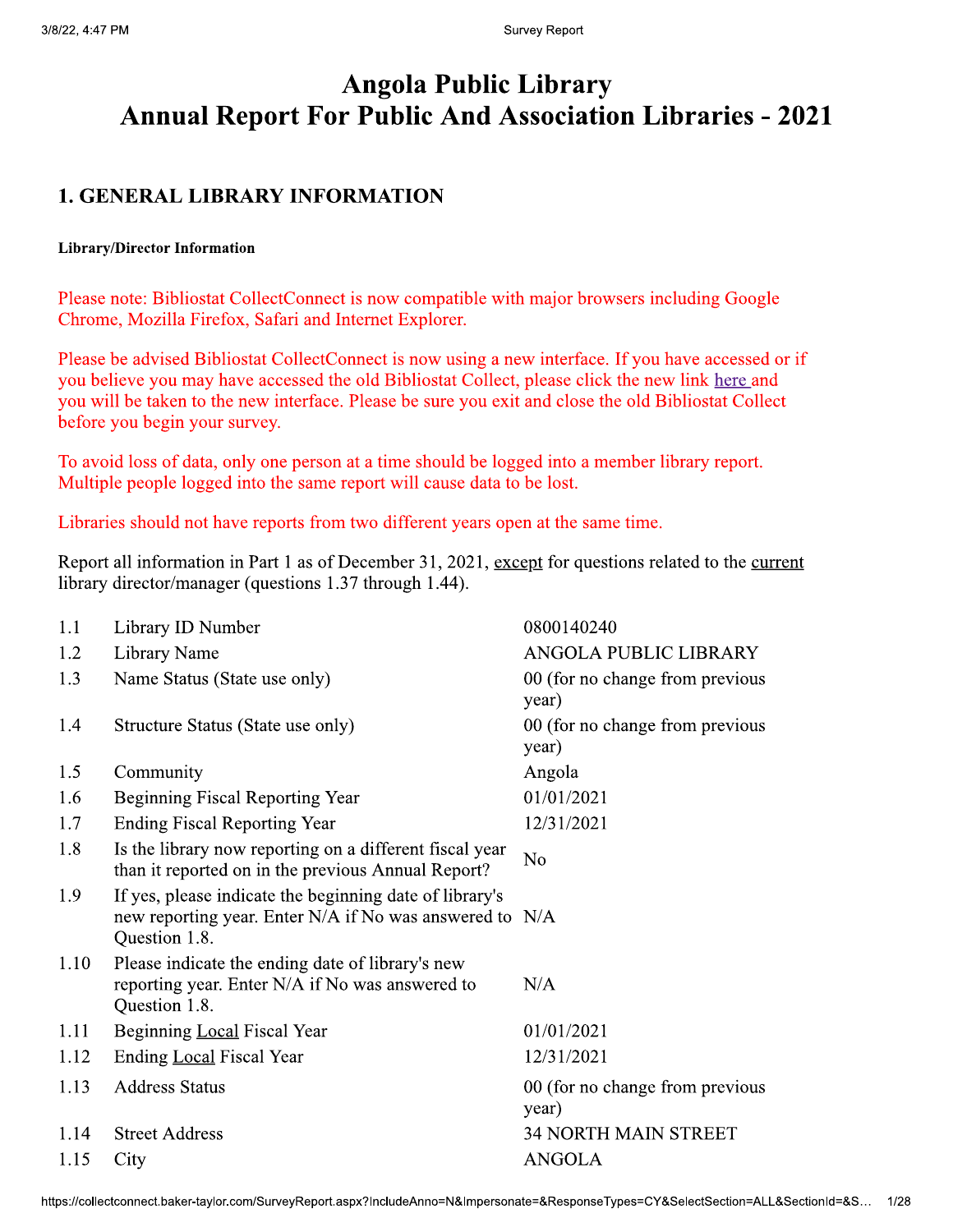| 3/8/22, 4:47 PM |                                                                                                                                                                                                   | Survey Report                           |
|-----------------|---------------------------------------------------------------------------------------------------------------------------------------------------------------------------------------------------|-----------------------------------------|
| 1.16            | Zip Code                                                                                                                                                                                          | 14006                                   |
| 1.17            | <b>Mailing Address</b>                                                                                                                                                                            | <b>34 NORTH MAIN STREET</b>             |
| 1.18            | City                                                                                                                                                                                              | <b>ANGOLA</b>                           |
| 1.19            | Zip Code                                                                                                                                                                                          | 14006                                   |
| 1.20            | Telephone Number (enter 10 digits only and hit the<br>Tab key; enter N/A if no telephone number)                                                                                                  | $(716)$ 549-1271                        |
| 1.21            | Fax Number (enter 10 digits only and hit the Tab key;<br>enter N/A if no fax number)                                                                                                              | $(716) 549 - 3954$                      |
| 1.22            | E-Mail Address to Contact the Library (Enter N/A if<br>no e-mail address)                                                                                                                         | $ang@$ buffalolib.org                   |
| 1.23            | Library Home Page URL (Enter N/A if no home page https://www.buffalolib.org/locations-<br>URL)                                                                                                    | hours/angola-public-library             |
| 1.24            | Population Chartered to Serve (per 2010 Census)                                                                                                                                                   | 2,127                                   |
| 1.25            | Indicate the type of library as stated in the library's<br>charter (select one):                                                                                                                  | <b>PUBLIC</b>                           |
| 1.26            | Indicate the area chartered to serve as stated in the<br>library's charter (select one):                                                                                                          | Village                                 |
| 1.27            | During the reporting year, has there been any change<br>to the library's legal service area boundaries?<br>Changes must be the result of a Regents charter<br>action. Answer Y for Yes, N for No. | N                                       |
| 1.28            | Indicate the type of charter the library currently holds<br>(select one):                                                                                                                         | Absolute                                |
| 1.29            | Date the library was granted its absolute charter or the<br>date of the provisional charter if the library does not<br>have an absolute charter                                                   | 06/15/1950                              |
| 1.30            | Date the library was last registered                                                                                                                                                              | 05/27/1926                              |
| 1.31            | Federal Employer Identification Number                                                                                                                                                            | 166009762                               |
| 1.32            | County                                                                                                                                                                                            | <b>ERIE</b>                             |
| 1.33            | <b>School District</b>                                                                                                                                                                            | Lake Shore Central                      |
| 1.34            | Town/City                                                                                                                                                                                         | <b>EVANS</b>                            |
| 1.35            | Library System                                                                                                                                                                                    | Buffalo & Erie County Public<br>Library |
|                 | THESE QUESTIONS ARE FOR NYC LIBRARIES ONLY. PLEASE PROCEED TO THE<br><b>NEXT QUESTION.</b>                                                                                                        |                                         |
|                 | 1.36a President/CEO Name                                                                                                                                                                          | N/A                                     |
|                 | 1.36b President/CEO Phone Number                                                                                                                                                                  | N/A                                     |
|                 | 1.36c President/CEO Email                                                                                                                                                                         | N/A                                     |
|                 | NOTE: For questions 1.37 through 1.44, report all information for the current library<br>director/manager.                                                                                        |                                         |
| 1.37            | First Name of Library Director/Manager                                                                                                                                                            | Jennifer                                |
| 1.38            | Last Name of Library Director/Manager                                                                                                                                                             | Page                                    |
| 1.39            | NYS Public Librarian Certification Number                                                                                                                                                         | N/A                                     |
| 1.40            | What is the highest education level of the library<br>manager/director?                                                                                                                           | High School Diploma                     |
| 1.41            | If the library manager/director holds a Master's<br>Degree, is it a Master's Degree in Library/Information<br>Science?                                                                            | N/A                                     |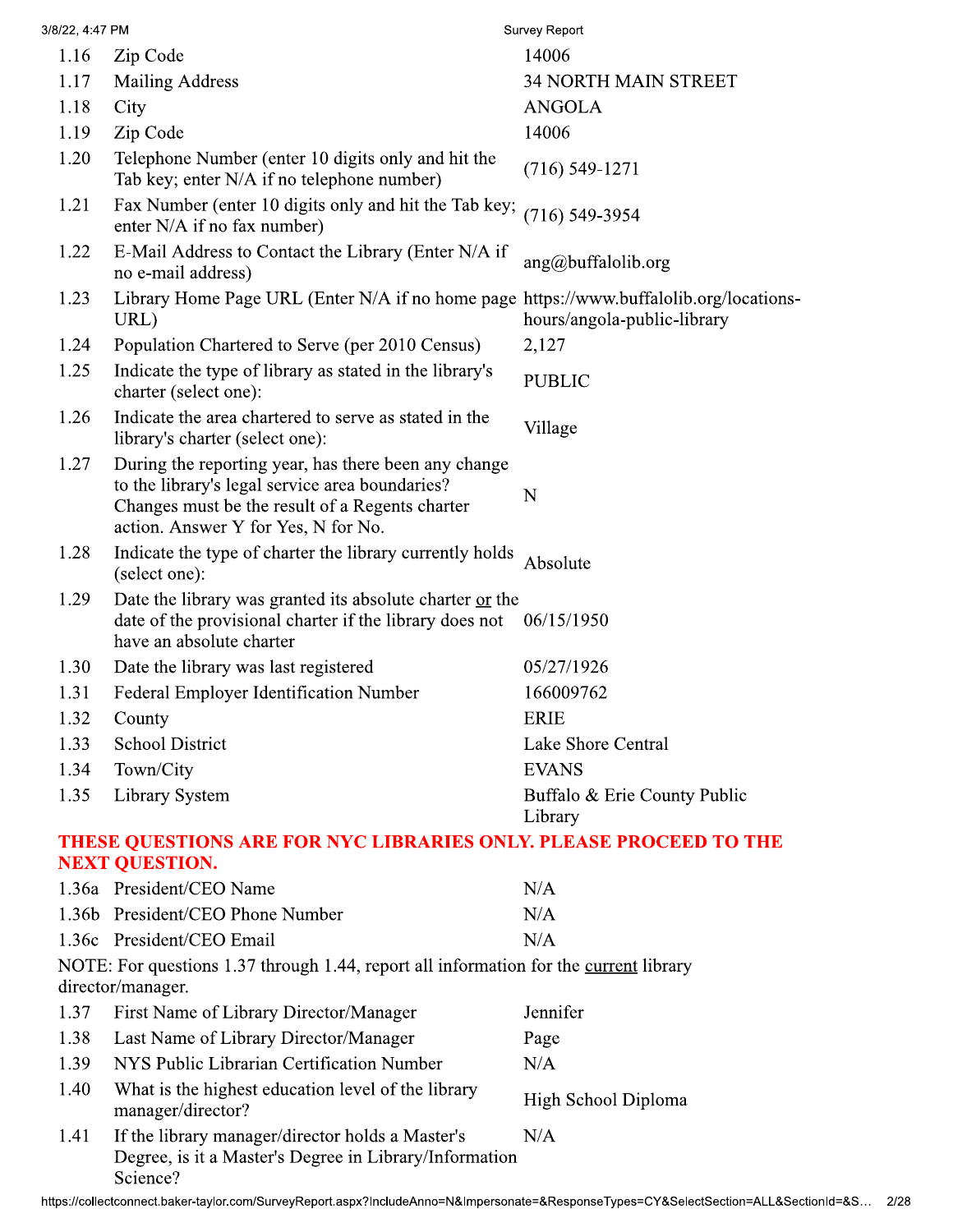- 1.42 NYS Public Librarian Certificate? If No, list the name is Do all staff working in the budgeted Librarian (certified) positions reported in  $6.4$  have an active and e-mail address of each staff member without an NYS Public Librarian Certificate? If No, list the name N/A<br>and e-mail address of each staff member without an<br>active certificate in a Note. 1.43 E-mail Address of the Director/Manager pagej@buffalolib.org
- 1.44 Fax Number of the Director/Manager N/A

1.45 Does the library charge fees for library cards to  $\frac{1}{2}$  people residing outside the system's service area?

### Public Votes/Contracts

- 1.46 Enter Y for Yes, N for No. If Yes, complete one Was all or part of the library's funding subject to a public vote(s) held during Calendar Year  $2021$ ? (Please respond even if the vote was unsuccessful). record for the public vote from each funding source. Enter Y for Yes, N for No. If Yes, complete one  $\frac{N}{2}$ <br>record for the public vote from each funding source.<br>If no, go to question 1.47.
- 1. N<br>V Name of municipality or district holding the public vote  $\bigcup_{N/A} N/A$
- 2. Indicate the type of municipality or district holding<br>the public vote the public vote  $N/A$
- 3. Date the vote was held  $\text{(mm/dd/2021)}$  N/A 4. Was the vote successful?  $Y/N$  N/A
- 5. What type of public vote was it?  $N/A$
- 6a. Most recent<br>public vote: Most recent prior year approved appropriation from a  $N/A$ public vote:  $N/A$
- 6b. Proposed increase in appropriation as a result of the vote held on the date reported in question number  $3$ :  $N/A$
- 6c. Total proposed appropriation (sum of 6a and 6b):  $N/A$

### This question should only be answered if "No" was answered in  $Q1.46$  OR the library has votes from different municipalities/districts that were held in different years, both current and prior.

- 1.47 (Prior to Calendar Year 2021) Enter Y for Yes, N for Did the library receive funding from an appropriation which was approved by public vote in a prior year? No. If Yes, complete one record for the vote from (Prior to Calendar Year 2021) Enter Y for Yes, N for  $N$ <br>No. If Yes, complete one record for the vote from<br>each funding source. If No, go to question 1.48.
- 1. N<br>V Name of municipality or district holding the public vote  $\bigcup_{N/A} N/A$
- 2. li<br>fl Indicate the type of municipality or district holding<br>the public vote  $\frac{1}{2}$  the public vote
- 3. Date the last successful vote was held  $\text{(mm/dd/yyyy)}$  N/A
- 4. What type of public vote was it?
- What type of public vote was it?<br>
5. What was the total dollar amount of the appropriation<br>
from tax dollars resulting from the last successful N/A<br>
vote?<br>
https://collectconnect.baker-taylor.com/SurveyReport.aspx?IncludeA  $5<sub>1</sub>$ from tax dollars resulting from the last successful N/A<br>vote? What was the total dollar amount of the appropriation<br>from tax dollars resulting from the last successful  $N/A$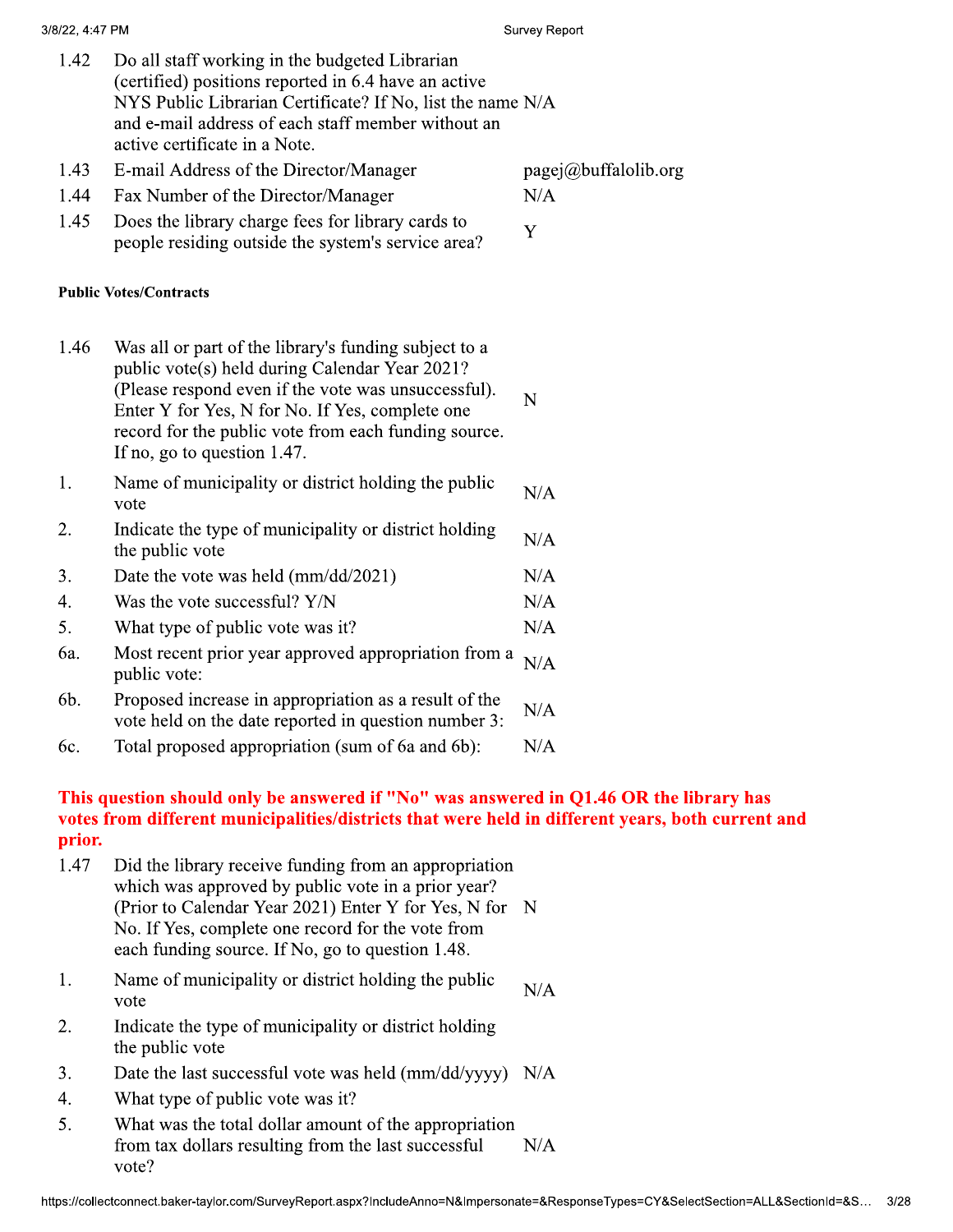#### **Unusual Circumstances**

| 1.48 | Does the reporting library have a contractual<br>agreement with a municipality or district to provide<br>library services to residents of an area not served by a $\overline{N}$<br>chartered library? Enter Y for Yes, N for No. If yes,<br>please complete one record for <i>each</i> contract. If no,<br>go to question 1.49. |     |
|------|----------------------------------------------------------------------------------------------------------------------------------------------------------------------------------------------------------------------------------------------------------------------------------------------------------------------------------|-----|
| 1.   | Name of contracting municipality or district                                                                                                                                                                                                                                                                                     | N/A |
| 2.   | Is this a written contractual agreement?                                                                                                                                                                                                                                                                                         | N/A |
| 3.   | Population of the geographic area served by this<br>contract                                                                                                                                                                                                                                                                     | N/A |
| 4.   | Dollar amount of contract                                                                                                                                                                                                                                                                                                        | N/A |
| 5.   | Enter the appropriate code for range of services<br>provided (select one):                                                                                                                                                                                                                                                       | N/A |

1.49 For the reporting year, has the library experienced any unusual circumstance(s) that affected the statistics reported (e.g., natural disaster, fire, closed for renovations, massive weeding of collection, etc.)? Y If yes, please annotate explaining the circumstance(s) and the impact on the library using the Note; if no, please go to Part 2, Library Collection.

# **2. LIBRARY COLLECTION**

### **Print/Electronic/Other Holdings**

Report holdings, additions, and subscriptions as of the end of the fiscal year reported in Part 1. Please read general information instructions below before completing this section. **NOTE:** This section of the survey (2.1-2.25) collects data on selected types of materials.

It does not cover all materials (i.e., microforms, loose sheet music, maps, and pictures) for which expenditures are reported under Print Materials Expenditures, Electronic Materials Expenditures, and Other Materials Expenditures (questions 12.6, 12.7 and 12.8). Under this category report only items that have been purchased, leased or licensed by the library, a consortium, the state library, a donor or other person or entity. Included items must only be accessible with a valid library card or at a physical library location; inclusion in the catalog is not required. Do not include items freely available without monetary exchange. Count electronic materials at the administrative entity level (main library); do not duplicate numbers at each branch.

### **PRINT MATERIALS**

### **Cataloged Books**

| 2.1 | <b>Adult Fiction Books</b>     | 5,048 |
|-----|--------------------------------|-------|
| 2.2 | <b>Adult Non-fiction Books</b> | 2,837 |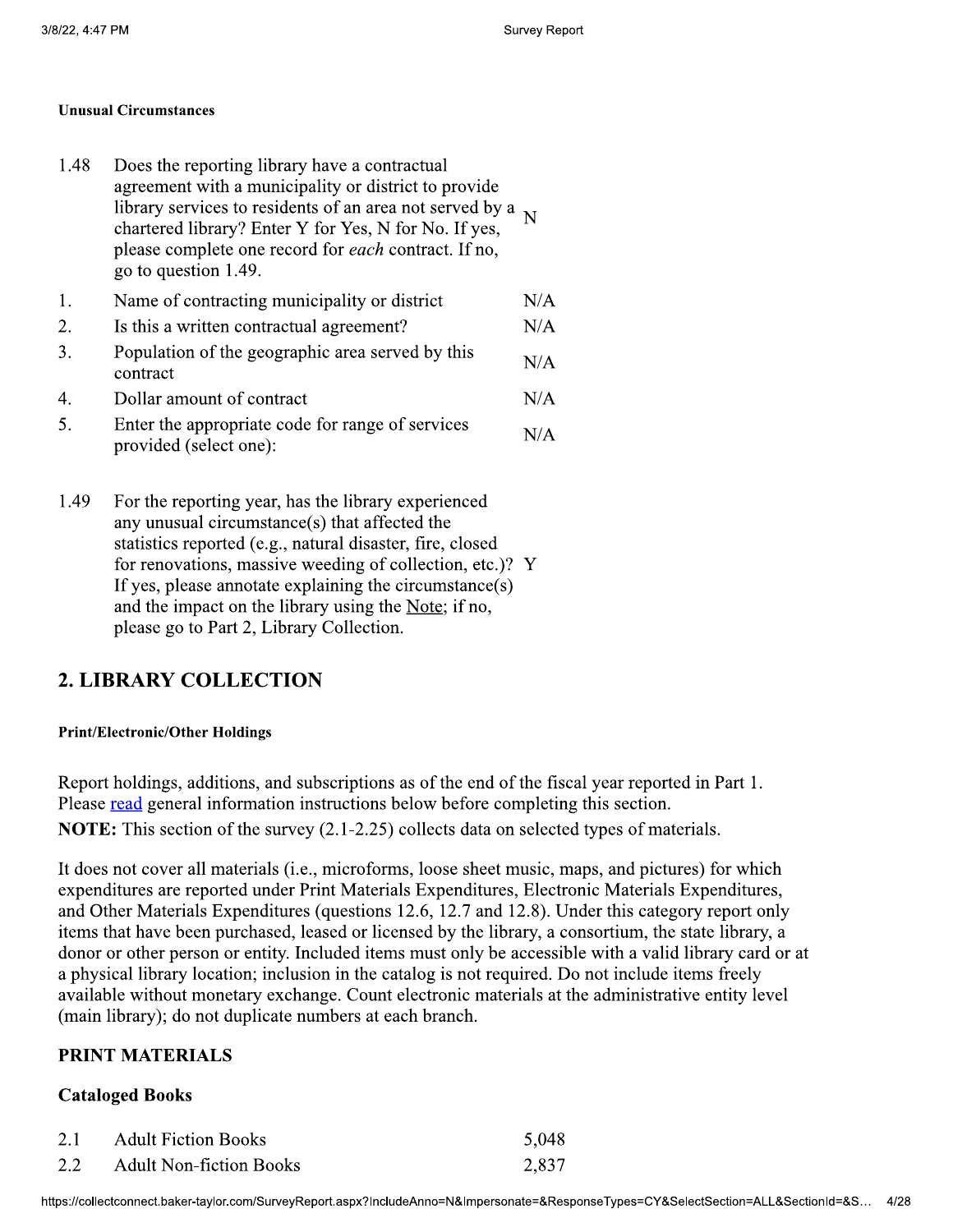| 3/8/22, 4:47 PM |                                                                              | Survey Report |  |
|-----------------|------------------------------------------------------------------------------|---------------|--|
| 2.3             | Total Adult Books (Total questions 2.1 & 2.2)                                | 7,885         |  |
| 2.4             | <b>Children's Fiction Books</b>                                              | 2,795         |  |
| 2.5             | <b>Children's Non-fiction Books</b>                                          | 1,071         |  |
| 2.6             | Total Children's Books (Total questions 2.4 & 2.5)                           | 3,866         |  |
| 2.7             | Total Cataloged Books (Total questions 2.3 $\&$ 2.6)                         | 11,751        |  |
|                 | <b>Other Print Materials</b>                                                 |               |  |
| 2.8             | <b>Total Uncataloged Books</b>                                               | 623           |  |
| 2.9             | <b>Total Print Serials</b>                                                   | 684           |  |
| 2.10            | All Other Print Materials                                                    | $\mathbf{0}$  |  |
| 2.11            | <b>Total Other Print Materials (Total questions 2.8)</b><br>through $2.10$ ) | 1,307         |  |
| 2.12            | Total Print Materials (Total questions 2.7 and 2.11)                         | 13,058        |  |
|                 | <b>ALL OTHER MATERIALS</b>                                                   |               |  |

## Electronic Materials

| 2.13 | <b>Electronic Books</b>                                                                                                                                                                                                                               | $\boldsymbol{0}$ |
|------|-------------------------------------------------------------------------------------------------------------------------------------------------------------------------------------------------------------------------------------------------------|------------------|
| 2.14 | <b>Local Electronic Collections</b>                                                                                                                                                                                                                   | 24               |
| 2.15 | <b>NOVEL</b> NY Electronic Collections                                                                                                                                                                                                                | 15               |
| 2.16 | Total Electronic Collections (Total questions 2.14 and<br>2.15)                                                                                                                                                                                       | 39               |
| 2.17 | Audio - Downloadable Units                                                                                                                                                                                                                            | $\boldsymbol{0}$ |
| 2.18 | Video - Downloadable Units                                                                                                                                                                                                                            | $\mathbf{0}$     |
| 2.19 | Other Electronic Materials (Include items that are not<br>included in the above categories, such as e-serials;<br>electronic files; collections of digital photographs;<br>and electronic government documents, reference<br>tools, scores and maps.) | $\theta$         |
| 2.20 | Total Electronic Materials (Total questions 2.13, 2.16, 39<br>2.17, 2.18 and 2.19)                                                                                                                                                                    |                  |
|      | <b>Non-Electronic Materials</b>                                                                                                                                                                                                                       |                  |
| 2.21 | Audio - Physical Units                                                                                                                                                                                                                                | 1,440            |
| 2.22 | Video - Physical Units                                                                                                                                                                                                                                | 4,342            |
| 2.23 | <b>Other Circulating Physical Items</b>                                                                                                                                                                                                               | 20               |
| 2.24 | Total Physical Items in Collection (Total questions<br>2.21 through 2.23)                                                                                                                                                                             | 5,802            |
|      | <b>Grand Total/Additions to Holdings</b>                                                                                                                                                                                                              |                  |
| - הר | CDAND TOTAL HOLDINGS (Tatal specticula                                                                                                                                                                                                                |                  |

| 2.25 | <b>GRAND TOTAL HOLDINGS</b> (Total questions<br>2.12, 2.20 and 2.24)                                                                  | 18,899         |
|------|---------------------------------------------------------------------------------------------------------------------------------------|----------------|
|      | ADDITIONS TO HOLDINGS - Do not subtract withdrawals or discards.                                                                      |                |
| 2.26 | Cataloged Books                                                                                                                       | 642            |
| 2.27 | All Other Print Materials                                                                                                             | 617            |
| 2.28 | <b>Electronic Materials</b>                                                                                                           | $\overline{0}$ |
| 2.29 | All Other Materials                                                                                                                   | 481            |
| 2.30 | Total Additions (Total questions 2.26 through 2.29)                                                                                   | 1,740          |
|      | https://collectconnect.baker-taylor.com/SurveyReport.aspx?IncludeAnno=N&Impersonate=&ResponseTypes=CY&SelectSection=ALL&SectionId=&S… | 5/28           |
|      |                                                                                                                                       |                |
|      |                                                                                                                                       |                |
|      |                                                                                                                                       |                |
|      |                                                                                                                                       |                |
|      |                                                                                                                                       |                |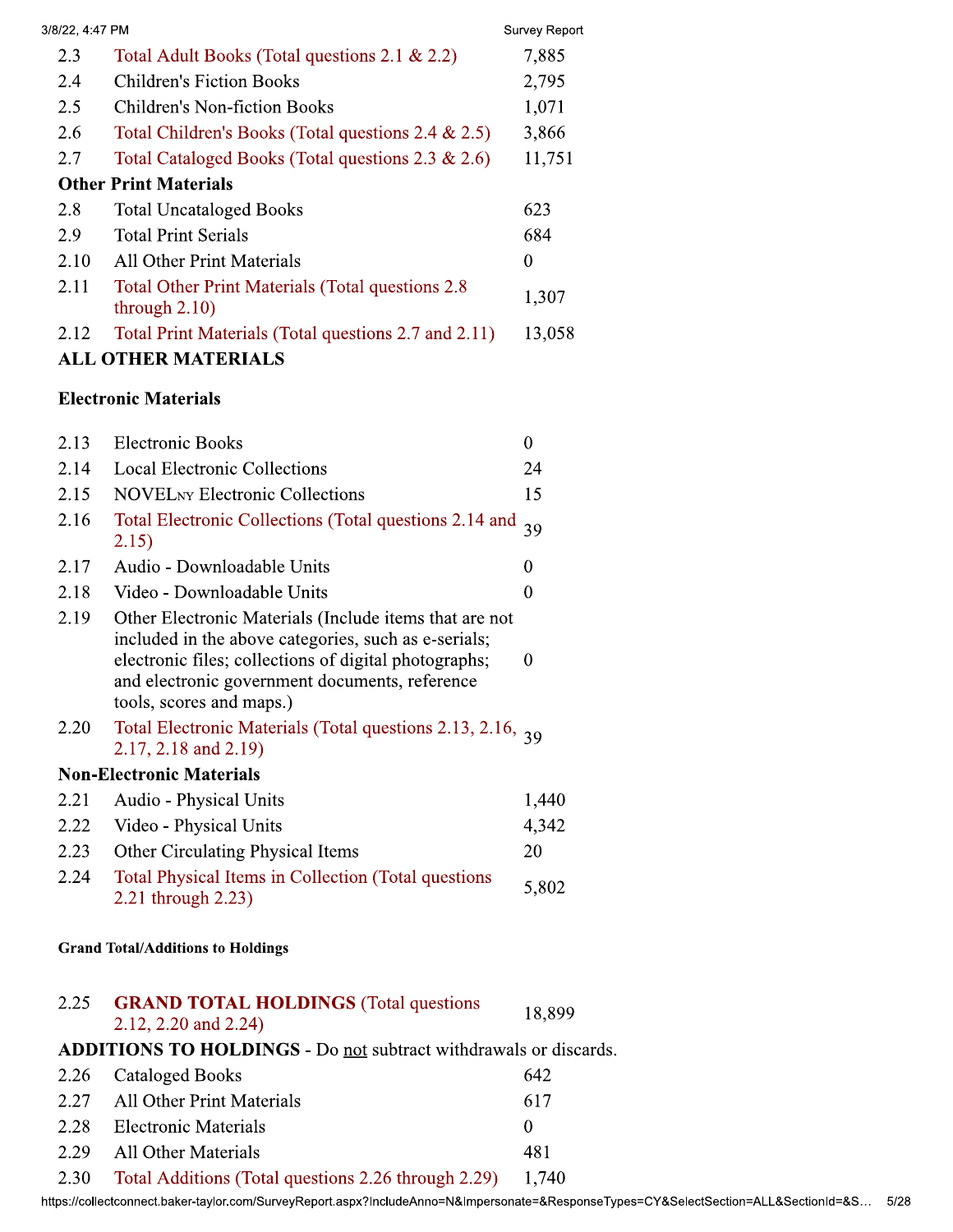# 3. LIBRARY PROGRAMS, POLICIES, AND SERVICES

#### **Visits/Borrowers/Policies/Accessibility**

Report all information on questions 3.1 through 3.29 as of the end of the fiscal year reported in Part 1; report information on questions 3.30 through 3.82 for the 2021 calendar year. Please click here to read general instructions before completing this section.

Please report information on LIBRARY USE as of the end of the fiscal year reported in Part 1.

## **LIBRARY USE**

| 3.1  | Library visits (total annual attendance)                                                                                                                | 36,400 |
|------|---------------------------------------------------------------------------------------------------------------------------------------------------------|--------|
| 3.1a | Regarding the number of Library Visits entered, is<br>this an annual count or an annual estimate based on a CT - Annual Count<br>typical week or weeks? |        |
| 3.2  | Registered resident borrowers                                                                                                                           | 4,497  |
| 3.3  | Registered non-resident borrowers                                                                                                                       | 6      |
|      | Please report information on WRITTEN POLICIES as of 12/31/21.                                                                                           |        |

## **WRITTEN POLICIES (Answer Y for Yes, N for No)**

| 3.4  | Does the library have an open meeting policy?                                                                                                        | Y              |
|------|------------------------------------------------------------------------------------------------------------------------------------------------------|----------------|
| 3.5  | Does the library have a policy protecting the<br>confidentiality of library records?                                                                 | Y              |
| 3.6  | Does the library have an Internet use policy?                                                                                                        | Y              |
| 3.7  | Does the library have a disaster plan?                                                                                                               | Y              |
| 3.8  | Does the library have a board-approved conflict of<br>interest policy?                                                                               | Y              |
| 3.9  | Does the library have a board-approved whistle<br>blower policy?                                                                                     | Y              |
| 3.10 | Does the library have a board-approved sexual<br>harassment prevention policy?                                                                       | Y              |
|      | Please report information on ACCESSIBILITY as of 12/31/21.                                                                                           |                |
|      |                                                                                                                                                      |                |
|      | <b>ACCESSIBILITY (Answer Y for Yes, N for No)</b>                                                                                                    |                |
| 3.11 | Does the library provide service to persons who<br>cannot visit the library (homebound persons, persons<br>in nursing homes, persons in jail, etc.)? | Y              |
| 3.12 | Does the library have assistive devices for persons<br>who are deaf and hearing impaired (TTY/TDD)?                                                  | N              |
| 3.13 | Does the library have large print books?                                                                                                             | Y              |
| 3.14 | Does the library have assistive technology for people<br>who are visually impaired or blind?                                                         | Y              |
|      | 3.15 - If so, what do you have?                                                                                                                      |                |
|      | screen reader, such as JAWS, Windoweyes or NVDA Yes                                                                                                  |                |
|      | refreshable Braille commonly referred to as a                                                                                                        | N <sub>0</sub> |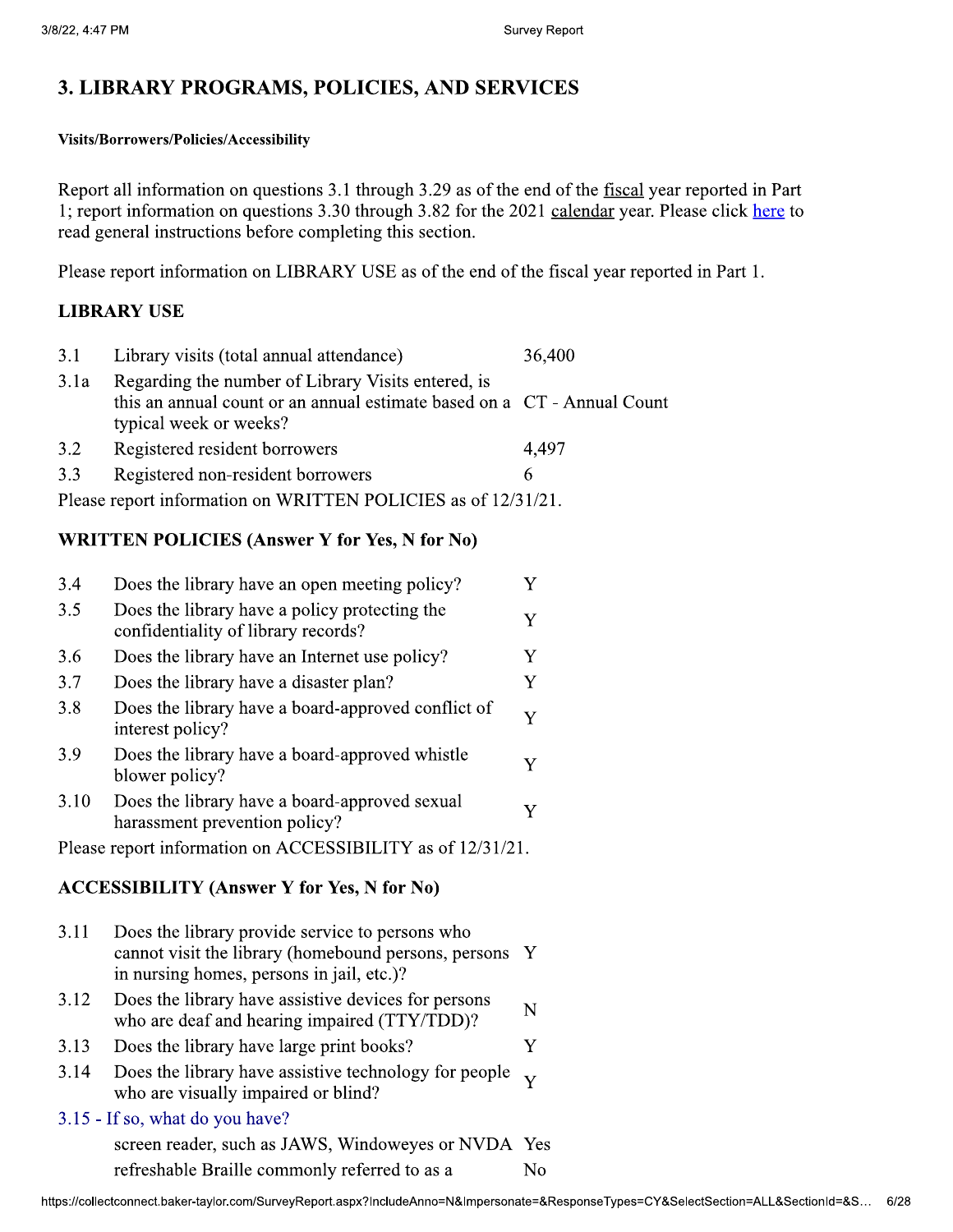| 3/8/22, 4:47 PM |                                                                                                                                                                                                                                                      | Survey Report |
|-----------------|------------------------------------------------------------------------------------------------------------------------------------------------------------------------------------------------------------------------------------------------------|---------------|
|                 | refreshable Braille display                                                                                                                                                                                                                          |               |
|                 | screen magnification software, such as Zoomtext                                                                                                                                                                                                      | Yes           |
|                 | electronic scanning and reading software, such as<br>OpenBook                                                                                                                                                                                        | No            |
| 3.16            | Is the library registered for services from either the<br>New York State Talking Book and Braille Library<br>(New York State Library, Albany) or the Andrew<br>Heiskell Braille and Talking Book Library (The New<br>York Public Library, New York)? |               |

**Library Sponsored Programs/Summer Reading Program** 

### **SYNCHRONOUS PROGRAM SESSIONS and ATTENDANCE**

For Questions 3.19, 3.19a, 3.19b,

- If you have broken out Synchronous Program Sessions for Children by age group,  $0-5$ and  $6-11$ , please complete Q3.19a and Q3.19b. Enter the total in Q3.19.
- If you have not broken out Synchronous Program Sessions by age group, enter the Number of Children's Programs in Q3.19, and enter N/A in Q3.19a and Q3.19b.

For Questions 3.26, 3.26a, 3.26b,

- If you have broken out Synchronous Children's Program Attendance by age group,  $0-5$ and 6-11, please complete Q3.26a and Q3.26b. Enter that total in Q3.26.
- If you have not broken out Synchronous Children's Program Attendance by age group, enter the Children's Program Attendance in Q3.26, and enter N/A in Q3.26a and Q3.26b.
- 3.17 Number of Synchronous Program Sessions Targeted 8 at Adults Age 19 or Older
- 3.18 Number of Synchronous Program Sessions Targeted 10 at Young Adults Ages 12-18
- 3.19 38 Number of Children's Programs
- 3.19a Number of Synchronous Program Sessions Targeted 11 at Children Ages 0-5
- 3.19b Number of Synchronous Program Sessions Targeted  $27$ at Children Ages 6-11
- 3.20 Number of Synchronous General Interest Program 32 **Sessions**
- 3.21 **Total Number of Synchronous Program Sessions** 88 (Total questions 3.17, 3.18, 3.19a, 3.19b, 3.20)
- 3.21a Number of Synchronous In-Person Onsite Program 87 Sessions
- 3.21b Number of Synchronous In-Person Offsite Program  $\mathbf{1}$ Sessions
- 3.21c Number of Synchronous Virtual Program Sessions  $\theta$
- One-on-One Program Sessions 3.22 2,423
- 3.23 Do library staff, trustees and/or volunteers reach Yes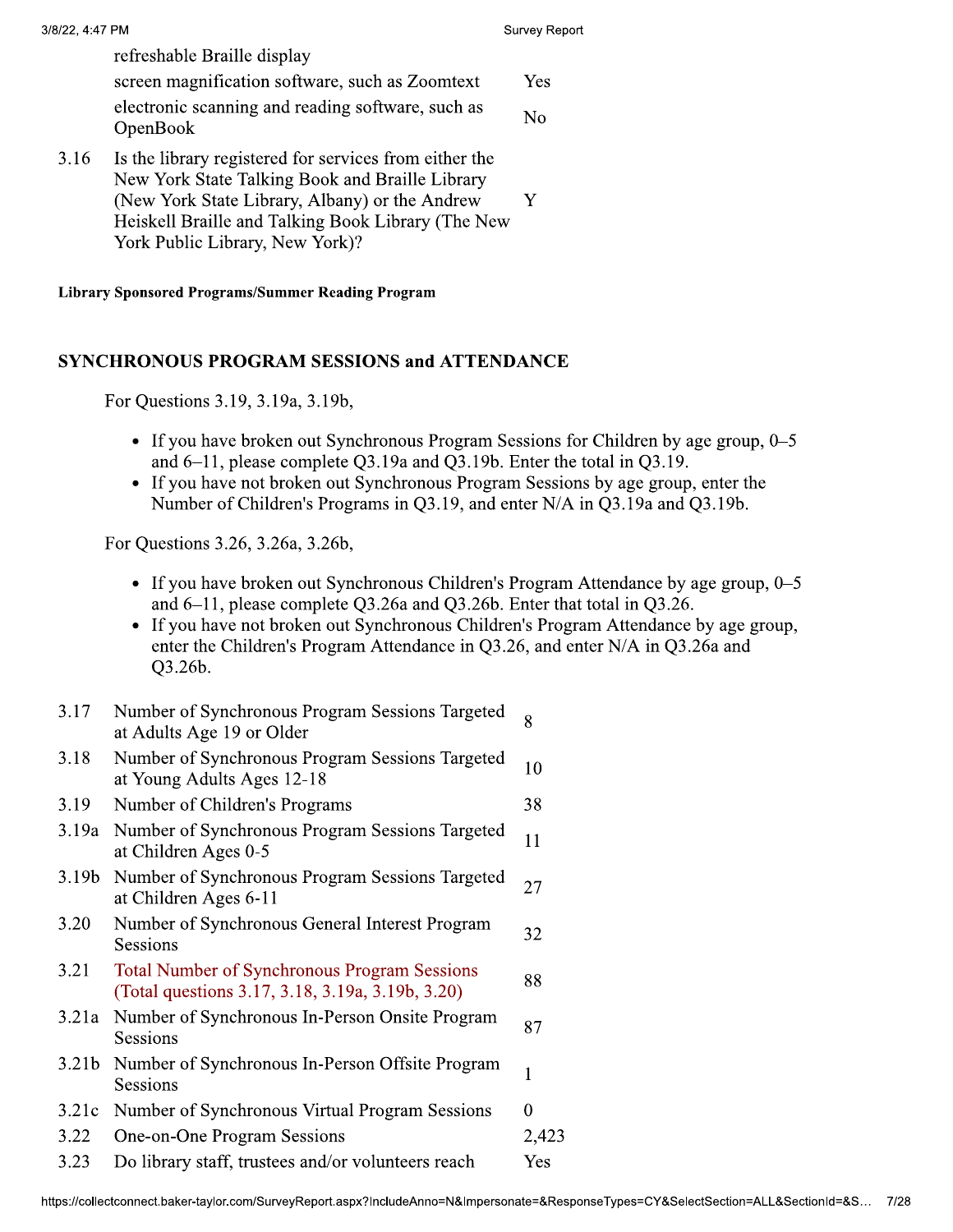| /22, 4:47 PM      |                                                                                                                                                                                                | Survey Report  |
|-------------------|------------------------------------------------------------------------------------------------------------------------------------------------------------------------------------------------|----------------|
|                   | outside of the library to promote library programs and<br>services through group presentations, information<br>tables and/or other similar educational activities<br>sponsored by the Library? |                |
| 3.24              | Attendance at Synchronous Programs Targeted at<br>Adults Age 19 or Older                                                                                                                       | 74             |
| 3.25              | Attendance at Synchronous Programs Targeted at<br>Young Adults Ages 12-18                                                                                                                      | 48             |
| 3.26              | Children's Program Attendance                                                                                                                                                                  | 334            |
| 3.26a             | Attendance at Synchronous Programs Targeted at<br>Children Ages 0-5                                                                                                                            | 86             |
| 3.26b             | Attendance at Synchronous Programs Targeted at<br>Children Ages 6-11                                                                                                                           | 248            |
| 3.27              | Attendance at Synchronous General Interest<br>Programs                                                                                                                                         | 398            |
| 3.28              | Total Attendance at Synchronous Programs (Total<br>questions 3.24, 3.25, 3.26a, 3.26b, 3.27)                                                                                                   | 854            |
| 3.28a             | Synchronous In-Person Onsite Program Attendance                                                                                                                                                | 791            |
| 3.28b             | Synchronous In-Person Offsite Program Attendance                                                                                                                                               | 63             |
| 3.28c             | Synchronous Virtual Program Attendance                                                                                                                                                         | $\mathbf{0}$   |
| 3.29              | One-on-One Program Attendance                                                                                                                                                                  | 2,423          |
| 3.29a             | Total Number of Asynchronous Program<br>Presentations                                                                                                                                          | $\overline{0}$ |
| 3.29 <sub>b</sub> | Total Views of Asynchronous Program Presentations<br>within 7 Days                                                                                                                             | $\overline{0}$ |

Please report information on SUMMER READING PROGRAMS for the 2021 calendar year.

## SUMMER READING PROGRAM

3.30 - Indicate which of the following apply to the summer reading program(s) offered by the library during the summer of 2021 (check all that apply):

| Yes<br>Program(s) for young adults<br>$\mathbf b$ .<br>Program(s) for Adults<br>N <sub>0</sub><br>c.<br>Summer Reading at New York Libraries name and/or<br>d.<br>Yes<br>logo used<br>Collaborative Summer Library Program (CSLP<br>e.<br>Manual, provided through the New York State<br>Yes<br>Library, used)<br>f.<br>N/A<br>N <sub>o</sub><br>3.31<br>Library outlets offering the summer reading program<br>3.32<br>Children registered for the library's summer reading<br>55<br>program<br>Young adults registered for the library's summer<br>3.33<br>$\overline{4}$ | Program(s) for children | Yes |
|-----------------------------------------------------------------------------------------------------------------------------------------------------------------------------------------------------------------------------------------------------------------------------------------------------------------------------------------------------------------------------------------------------------------------------------------------------------------------------------------------------------------------------------------------------------------------------|-------------------------|-----|
|                                                                                                                                                                                                                                                                                                                                                                                                                                                                                                                                                                             |                         |     |
|                                                                                                                                                                                                                                                                                                                                                                                                                                                                                                                                                                             |                         |     |
|                                                                                                                                                                                                                                                                                                                                                                                                                                                                                                                                                                             |                         |     |
|                                                                                                                                                                                                                                                                                                                                                                                                                                                                                                                                                                             |                         |     |
|                                                                                                                                                                                                                                                                                                                                                                                                                                                                                                                                                                             |                         |     |
|                                                                                                                                                                                                                                                                                                                                                                                                                                                                                                                                                                             |                         |     |
|                                                                                                                                                                                                                                                                                                                                                                                                                                                                                                                                                                             |                         |     |
|                                                                                                                                                                                                                                                                                                                                                                                                                                                                                                                                                                             | reading program         |     |
| Adults registered for the library's summer reading<br>3.34<br>$\boldsymbol{0}$<br>program                                                                                                                                                                                                                                                                                                                                                                                                                                                                                   |                         |     |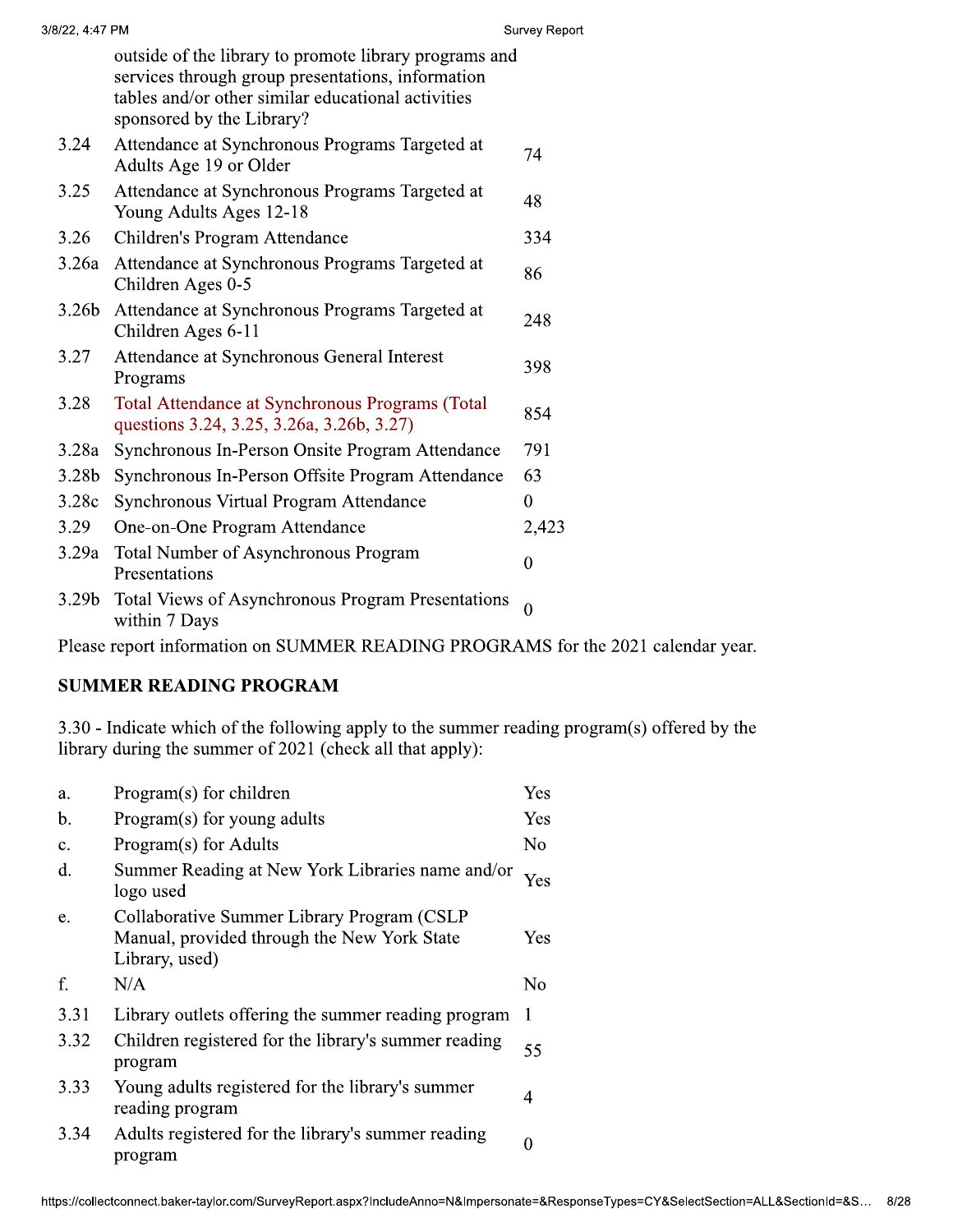| 3/8/22, 4:47 PM |                                                                                                   | Survey Report    |
|-----------------|---------------------------------------------------------------------------------------------------|------------------|
| 3.35            | Total number registered for the library's summer<br>reading program (total $3.32 + 3.33 + 3.34$ ) | 59               |
| 3.36            | Children's program sessions - Summer 2021                                                         | 40               |
| 3.37            | Young adult program sessions - Summer 2021                                                        | 5                |
| 3.38            | Adult program sessions - Summer 2021                                                              | $\mathbf{0}$     |
| 3.39            | Total program sessions - Summer 2021 (total $3.36 +$<br>$3.37 + 3.38$                             | 45               |
| 3.40            | Children's program attendance - Summer 2021                                                       | 263              |
| 3.41            | Young adult program attendance - Summer 2021                                                      | 8                |
| 3.42            | Adult program attendance - Summer 2021                                                            | $\boldsymbol{0}$ |
| 3.43            | Total program attendance - Summer 2021 (total 3.40)<br>$+3.41 + 3.42$                             | 271              |
|                 | <b>COLLABORATORS</b>                                                                              |                  |
| 3.44            | Public school district(s) and/or BOCES                                                            | $\boldsymbol{0}$ |
| 3.45            | Non-public school(s)                                                                              | $\mathbf{0}$     |
| 3.46            | Childcare center(s)                                                                               | $\boldsymbol{0}$ |
| 3.47            | Summer camp $(s)$                                                                                 | $\mathbf{0}$     |
| 3.48            | Municipality/Municipalities                                                                       | $\boldsymbol{0}$ |
| 3.49            | Literacy provider(s)                                                                              | $\mathbf{0}$     |
| 3.50            | Other (describe using the State note)                                                             | $\boldsymbol{0}$ |
| 3.51            | Total Collaborators (total 3.44 through 3.50)                                                     | $\boldsymbol{0}$ |

## Early/Adult/English Speaker/Digital Literacy

Please report information on EARLY LITERACY PROGRAMS for the 2021 calendar year.

### EARLY LITERACY PROGRAMS

| 3.53 - Indicate types of programs offered (check all that apply)<br>Focus on birth - school entry (kindergarten)<br>Yes<br>a.<br>N <sub>o</sub><br>Focus on parents $&$ caregivers<br>$\mathbf b$ .<br>Combined audience<br>N <sub>o</sub><br>c.<br>N/A<br>N <sub>0</sub><br>d.<br>3.54 - Number of sessions<br>Focus on birth - school entry (kindergarten)<br>11<br>a.<br>Focus on parents $&$ caregivers<br>b.<br>$\theta$<br>Combined audience<br>$\overline{0}$<br>$\mathbf{C}$ .<br>N/A<br>d.<br>$\overline{0}$<br><b>Total Sessions</b><br>3.55<br>11<br>3.56 - Attendance at sessions<br>Focus on birth - school entry (kindergarten)<br>86<br>a.<br>Focus on parents & caregivers<br>b.<br>$\theta$<br>Combined audience<br>$\overline{0}$<br>$\mathbf{c}$ . | 3.52 | Did the library offer early literacy programs? (Enter<br>Y for Yes, N for No) | Y        |
|-----------------------------------------------------------------------------------------------------------------------------------------------------------------------------------------------------------------------------------------------------------------------------------------------------------------------------------------------------------------------------------------------------------------------------------------------------------------------------------------------------------------------------------------------------------------------------------------------------------------------------------------------------------------------------------------------------------------------------------------------------------------------|------|-------------------------------------------------------------------------------|----------|
|                                                                                                                                                                                                                                                                                                                                                                                                                                                                                                                                                                                                                                                                                                                                                                       |      |                                                                               |          |
|                                                                                                                                                                                                                                                                                                                                                                                                                                                                                                                                                                                                                                                                                                                                                                       |      |                                                                               |          |
|                                                                                                                                                                                                                                                                                                                                                                                                                                                                                                                                                                                                                                                                                                                                                                       |      |                                                                               |          |
|                                                                                                                                                                                                                                                                                                                                                                                                                                                                                                                                                                                                                                                                                                                                                                       |      |                                                                               |          |
|                                                                                                                                                                                                                                                                                                                                                                                                                                                                                                                                                                                                                                                                                                                                                                       |      |                                                                               |          |
|                                                                                                                                                                                                                                                                                                                                                                                                                                                                                                                                                                                                                                                                                                                                                                       |      |                                                                               |          |
|                                                                                                                                                                                                                                                                                                                                                                                                                                                                                                                                                                                                                                                                                                                                                                       |      |                                                                               |          |
|                                                                                                                                                                                                                                                                                                                                                                                                                                                                                                                                                                                                                                                                                                                                                                       |      |                                                                               |          |
|                                                                                                                                                                                                                                                                                                                                                                                                                                                                                                                                                                                                                                                                                                                                                                       |      |                                                                               |          |
|                                                                                                                                                                                                                                                                                                                                                                                                                                                                                                                                                                                                                                                                                                                                                                       |      |                                                                               |          |
|                                                                                                                                                                                                                                                                                                                                                                                                                                                                                                                                                                                                                                                                                                                                                                       |      |                                                                               |          |
|                                                                                                                                                                                                                                                                                                                                                                                                                                                                                                                                                                                                                                                                                                                                                                       |      |                                                                               |          |
|                                                                                                                                                                                                                                                                                                                                                                                                                                                                                                                                                                                                                                                                                                                                                                       |      |                                                                               |          |
|                                                                                                                                                                                                                                                                                                                                                                                                                                                                                                                                                                                                                                                                                                                                                                       |      |                                                                               |          |
|                                                                                                                                                                                                                                                                                                                                                                                                                                                                                                                                                                                                                                                                                                                                                                       |      |                                                                               |          |
|                                                                                                                                                                                                                                                                                                                                                                                                                                                                                                                                                                                                                                                                                                                                                                       | d.   | N/A                                                                           | $\theta$ |
| https://collectconnect.baker-taylor.com/SurveyReport.aspx?IncludeAnno=N&Impersonate=&ResponseTypes=CY&SelectSection=ALL&SectionId=&S                                                                                                                                                                                                                                                                                                                                                                                                                                                                                                                                                                                                                                  |      |                                                                               | 9/28     |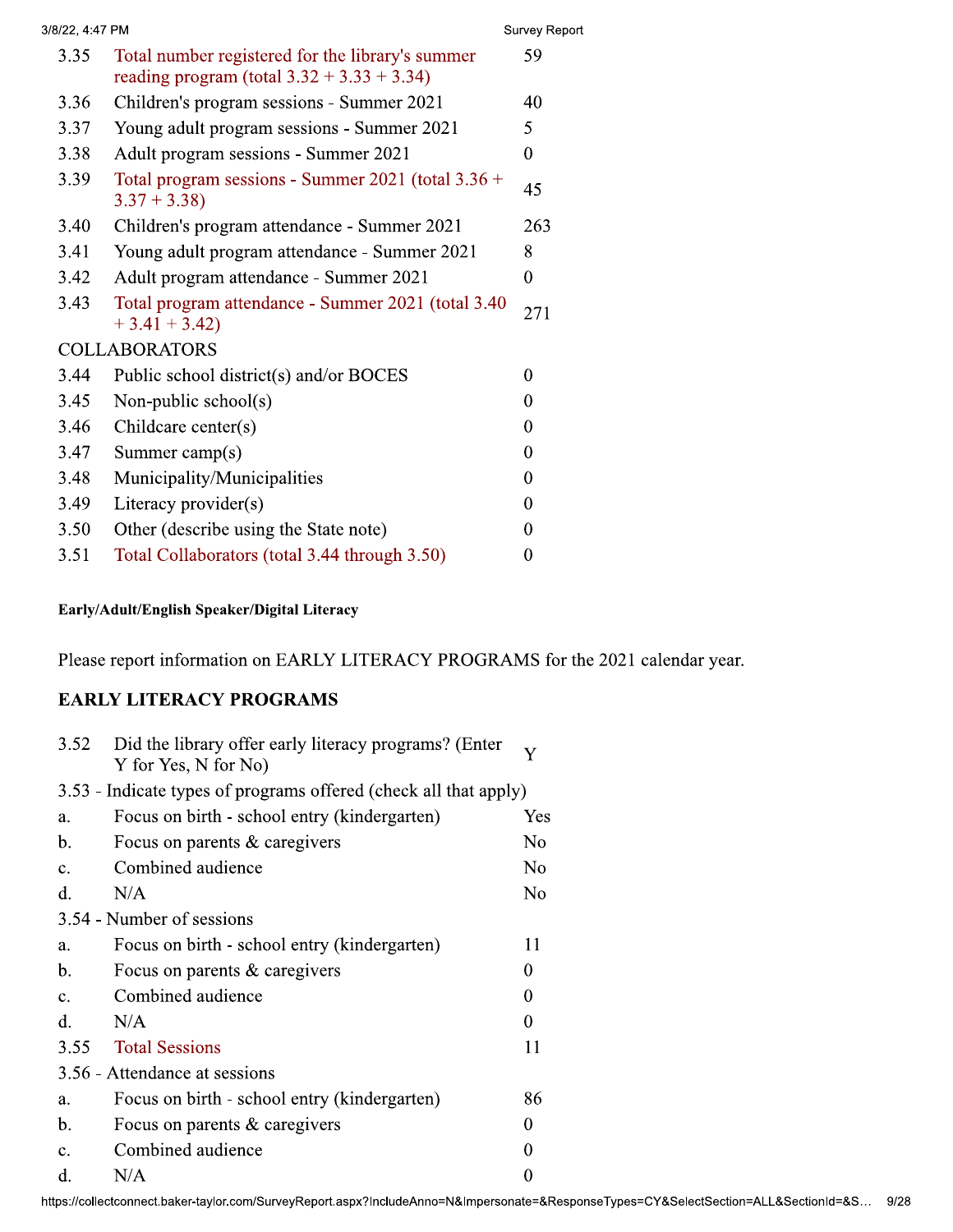| 3/8/22, 4:47 PM |                                              | <b>Survey Report</b> |  |
|-----------------|----------------------------------------------|----------------------|--|
| 3.57            | <b>Total Attendance</b>                      | 86                   |  |
|                 | 3.58 - Collaborators (check all that apply): |                      |  |
| a.              | Childcare center $(s)$                       | No                   |  |
| $\mathbf b$ .   | Public School District(s) and/or BOCES       | No                   |  |
| $\mathbf{c}$ .  | Non-Public School(s)                         | N <sub>0</sub>       |  |
| d.              | Health care providers/agencies               | N <sub>o</sub>       |  |
| e.              | Other (describe using the State note)        | No                   |  |
|                 |                                              |                      |  |

Please report information on ADULT LITERACY for the 2021 calendar year.

## ADULT LITERACY

| 3.59           | Did the library offer adult literacy programs?   | No               |
|----------------|--------------------------------------------------|------------------|
| 3.60           | Total group program sessions                     | $\boldsymbol{0}$ |
| 3.61           | Total one-on-one program sessions                | 0                |
| 3.62           | Total group program attendance                   | $\boldsymbol{0}$ |
| 3.63           | Total one-on-one program attendance              | $\boldsymbol{0}$ |
|                | 3.64 - Collaborators (check all that apply)      |                  |
| a.             | Literacy NY (Literacy Volunteers of America)     | No               |
| $\mathbf b$ .  | Public School District(s) and/or BOCES           | N <sub>0</sub>   |
| $\mathbf{c}$ . | Non-Public Schools                               | N <sub>o</sub>   |
| d.             | Other (see instructions and describe using Note) | N <sub>o</sub>   |

Please report information on PROGRAMS FOR ENGLISH SPEAKERS OF OTHER LANGUAGES (ESOL) for the 2021 calendar year.

## PROGRAMS FOR ENGLISH SPEAKERS OF OTHER LANGUAGES (ESOL)

| 3.66<br>3.67<br>3.68<br>3.69<br>3.70<br>3.71<br>3.72<br>3.73<br>3.74<br>3.75<br>a.<br>$\mathbf b$ .<br>c.<br>d. | Did the library offer programs for English Speakers<br>of Other Languages (ESOL)? (Enter Y for Yes, N for N<br>No)                                              |                  |
|-----------------------------------------------------------------------------------------------------------------|-----------------------------------------------------------------------------------------------------------------------------------------------------------------|------------------|
|                                                                                                                 | Children's program sessions                                                                                                                                     | $\boldsymbol{0}$ |
|                                                                                                                 | Young adult program sessions                                                                                                                                    | $\theta$         |
|                                                                                                                 | Adult program sessions                                                                                                                                          | $\theta$         |
|                                                                                                                 | Total program sessions (total $3.66 + 3.67 + 3.68$ )                                                                                                            | $\overline{0}$   |
|                                                                                                                 | One-on-one program sessions                                                                                                                                     | $\boldsymbol{0}$ |
|                                                                                                                 | Children's program attendance                                                                                                                                   | 0                |
|                                                                                                                 | Young adult program attendance                                                                                                                                  | $\Omega$         |
|                                                                                                                 | Adult program attendance                                                                                                                                        | $\overline{0}$   |
|                                                                                                                 | Total program attendance (total $3.71 + 3.72 + 3.73$ )                                                                                                          | $\mathbf{0}$     |
|                                                                                                                 | One-on-one program attendance                                                                                                                                   | $\boldsymbol{0}$ |
|                                                                                                                 | 3.76 - Collaborators (check all that apply):                                                                                                                    |                  |
|                                                                                                                 | Literacy NY (Literacy Volunteers of America)                                                                                                                    | N <sub>o</sub>   |
|                                                                                                                 | Public School District(s) and/or BOCES                                                                                                                          | N <sub>o</sub>   |
|                                                                                                                 | Non-Public School(s)                                                                                                                                            | N <sub>o</sub>   |
|                                                                                                                 | Other (describe using the Note)                                                                                                                                 | N <sub>o</sub>   |
|                                                                                                                 | Please report information on DIGITAL LITERACY for the 2021 calendar year.                                                                                       |                  |
|                                                                                                                 | <b>DIGITAL LITERACY</b><br>https://collectconnect.baker-taylor.com/SurveyReport.aspx?IncludeAnno=N&Impersonate=&ResponseTypes=CY&SelectSection=ALL&SectionId=&… | 10/28            |

# **DIGITAL LITERACY**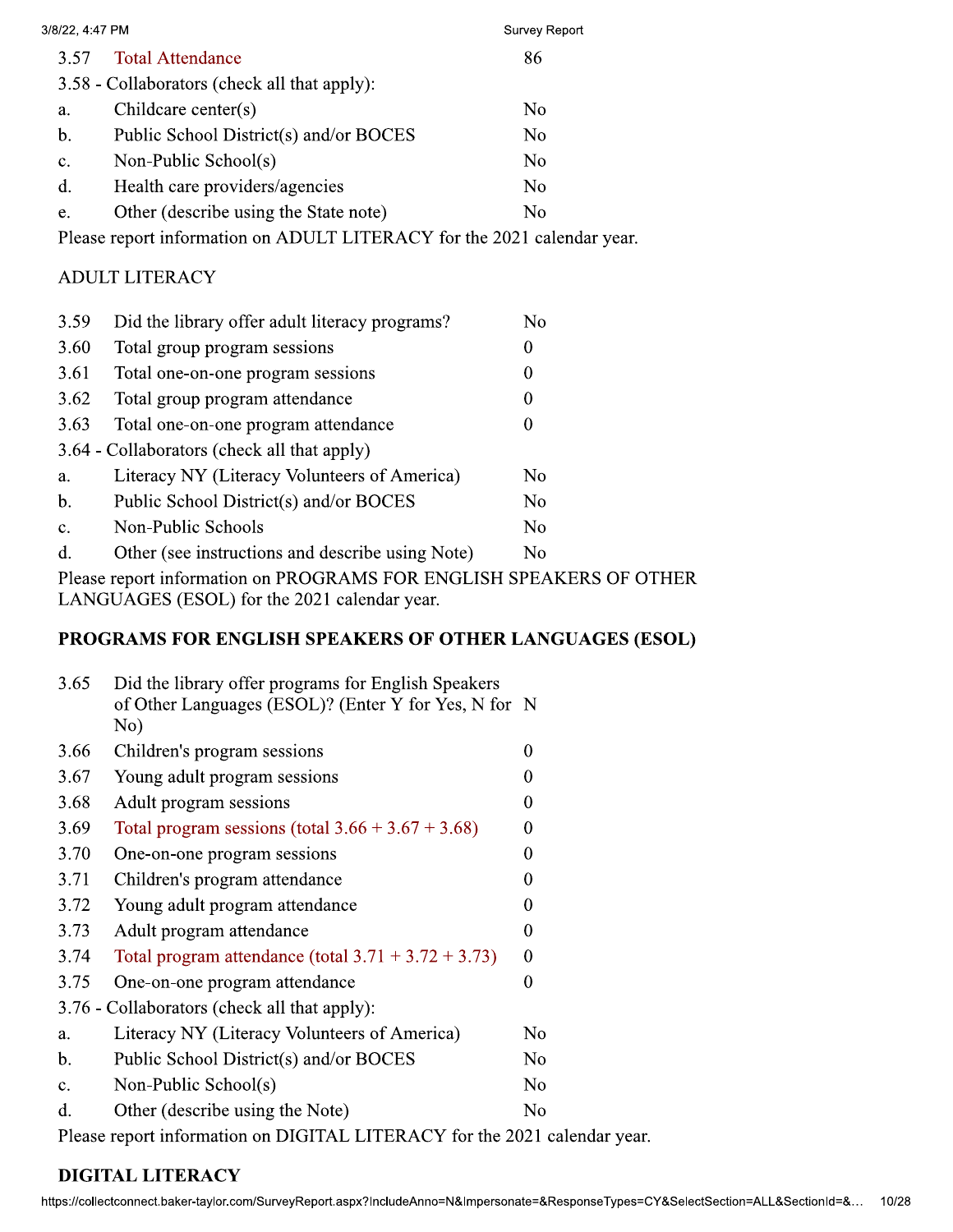| 3.77 | Did the library offer digital literacy programs?                             |  |
|------|------------------------------------------------------------------------------|--|
| 3.78 | Total group program sessions                                                 |  |
| 3.79 | Total one-on-one program sessions                                            |  |
| 3.80 | Total group program attendance                                               |  |
| 3.81 | Total one-on-one program attendance                                          |  |
| 3.82 | Did your library offer teen-led activities during the<br>2021 calendar year? |  |

# **4. LIBRARY TRANSACTIONS**

### **Circulation/Electronic Use/Reference Transactions**

Report all transactions as of the end of the fiscal year reported in Part 1. (Please note: Internal Library usage is not considered part of circulation.)

## **CATALOGED BOOK CIRCULATION**

| 4.1   | <b>Adult Fiction Books</b>                                                                                                                                      | 5,680          |
|-------|-----------------------------------------------------------------------------------------------------------------------------------------------------------------|----------------|
| 4.2   | <b>Adult Non-fiction Books</b>                                                                                                                                  | 1,733          |
| 4.3   | Total Adult Books (Total questions 4.1 & 4.2)                                                                                                                   | 7,413          |
| 4.4   | <b>Children's Fiction Books</b>                                                                                                                                 | 3,547          |
| 4.5   | <b>Children's Non-fiction Books</b>                                                                                                                             | 470            |
| 4.6   | Total Children's Books (Total questions 4.4 & 4.5)                                                                                                              | 4,017          |
| 4.7   | Total Cataloged Book Circulation (Total question 4.3)<br>& 4.6)                                                                                                 | 11,430         |
|       | <b>CIRCULATION OF OTHER MATERIALS</b>                                                                                                                           |                |
| 4.8   | Circulation of Adult Other Materials                                                                                                                            | 8,182          |
| 4.9   | Circulation of Children's Other Materials                                                                                                                       | 1,041          |
| 4.10  | Circulation of Other Physical Items (Total questions<br>4.8, 4.9                                                                                                | 9,223          |
| 4.11  | Physical Item Circulation (Total questions $4.7 \&$<br>4.10)                                                                                                    | 20,653         |
|       | <b>ELECTRONIC USE</b>                                                                                                                                           |                |
| 4.12  | Use of Electronic Material                                                                                                                                      | $\theta$       |
| 4.13  | Successful Retrieval of Electronic Information                                                                                                                  | $\overline{0}$ |
| 4.14  | Electronic Content Use (Total questions $4.12 \& 4.13$ )                                                                                                        | $\overline{0}$ |
| 4.15  | Total Circulation of Materials (Total questions 4.11 &<br>4.12)                                                                                                 | 20,653         |
| 4.16  | Total Collection Use (Total questions $4.13 \& 4.15$ )                                                                                                          | 20,653         |
| 4.17  | Grand Total Circulation of Children's Materials (Total<br>questions $4.6 \& 4.9$                                                                                | 5,058          |
|       | <b>REFERENCE TRANSACTIONS</b>                                                                                                                                   |                |
| 4.18  | <b>Total Reference Transactions</b>                                                                                                                             | 1,878          |
| 4.18a | Regarding the number of Reference Transactions<br>entered, is this an annual count or an annual estimate CT - Annual Count<br>based on a typical week or weeks? |                |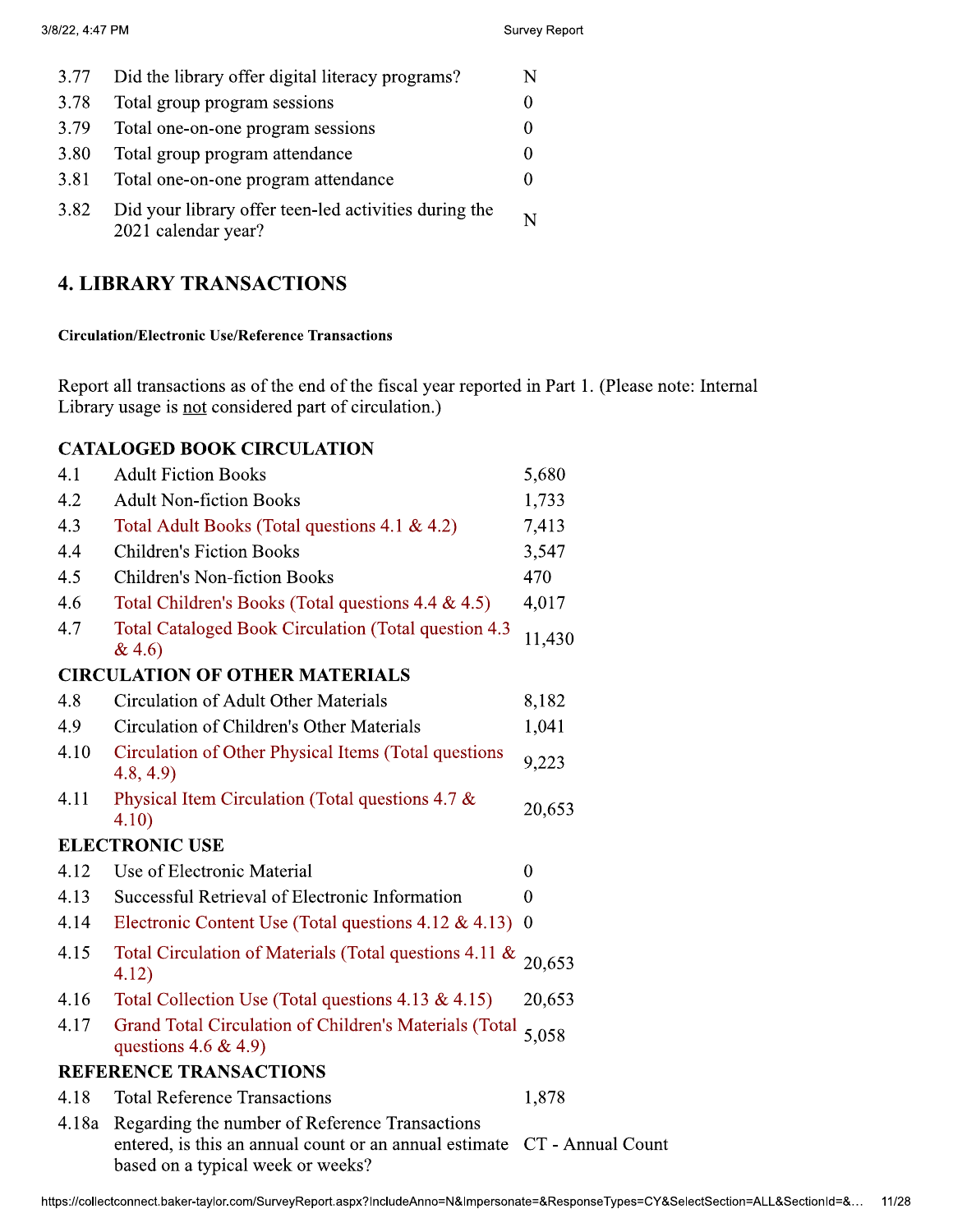|      | <b>Interlibrary Loan</b>                                                                       |                                |
|------|------------------------------------------------------------------------------------------------|--------------------------------|
|      | <b>INTERLIBRARY LOAN - MATERIALS RECEIVED (BORROWED)</b>                                       |                                |
| 4.20 | <b>TOTAL MATERIALS RECEIVED</b>                                                                | $\boldsymbol{0}$               |
|      | <b>INTERLIBRARY LOAN - MATERIALS PROVIDED (LOANED)</b>                                         |                                |
| 4.21 | <b>TOTAL MATERIALS PROVIDED</b>                                                                | $\boldsymbol{0}$               |
|      | <b>5. TECHNOLOGY AND TELECOMMUNICATIONS</b><br>Report all information as of December 31, 2021. |                                |
|      | <b>SYSTEMS AND SERVICES</b>                                                                    |                                |
| 5.1  | Automated circulation system?                                                                  | Y                              |
| 5.2  | Online public access catalog (OPAC)?                                                           | Y                              |
| 5.3  | Electronic access to the OPAC from outside the<br>library?                                     | Y                              |
| 5.4  | Annual number of visits to the library's web site                                              | 8,356                          |
| 5.5  | Does the library use Internet filtering software on any<br>computer?                           | Y                              |
| 5.6  | Does your library use social media?                                                            | Y                              |
| 5.7  | Does the library file for E-rate benefits?                                                     | Y                              |
| 5.8  | Is the library part of a consortium for E-rate benefits?                                       | $\mathbf N$                    |
| 5.9  | If yes, in which consortium are you participating?                                             | N/A                            |
| 5.10 | Name of the person responsible for the library's<br>Information Technology (IT) services       | Stephen Hovey IT Administrator |
| 5.11 | IT contact's telephone number (enter 10 digits only<br>and hit the Tab key)                    | $(716) 858 - 6004$             |
| 5.12 | IT contact's email address                                                                     | hoveys@buffalolib.org          |

4.19 Does the library offer virtual reference?  $\overline{Y}$ 

Survey Report

# 6. STAFF INFORMATION

3/8/22, 4:47 PM

Note: Report figures as of the last day of the fiscal year reported in Part 1. Include the FTE for all positions funded in the library's budget whether those positions are filled or not. This report requires conversion of part-time hours to full-time equivalents (FTE). To compute the FTE of employees in any category, take the total number of hours worked per week for all budgeted positions in that category and divide that total by the number of hours per week the library considers to be full-time. Report the FTE to two decimal places.

## FTE (FULL-TIME EQUIVALENT CALCULATION)

| 6.1 | The number of hours per workweek used to compute $\frac{35}{15}$<br>FTE for all paid library personnel in this section. |  |
|-----|-------------------------------------------------------------------------------------------------------------------------|--|
|     | <b>BUDGETED POSITIONS IN FULL-TIME EQUIVALENTS</b>                                                                      |  |
|     | 6.2 Library Director (certified)                                                                                        |  |

| 6.2 | Library Director (certified)        | $\boldsymbol{0}$                                                                                                                             |
|-----|-------------------------------------|----------------------------------------------------------------------------------------------------------------------------------------------|
| 6.3 | Vacant Library Director (certified) |                                                                                                                                              |
| 6.4 | Librarian (certified)               | O                                                                                                                                            |
| 6.5 | Vacant Librarian (certified)        | v                                                                                                                                            |
|     |                                     | https://collectconnect.baker-taylor.com/SurveyReport.aspx?IncludeAnno=N&Impersonate=&ResponseTypes=CY&SelectSection=ALL&SectionId=&<br>12/28 |
|     |                                     |                                                                                                                                              |
|     |                                     |                                                                                                                                              |
|     |                                     |                                                                                                                                              |
|     |                                     |                                                                                                                                              |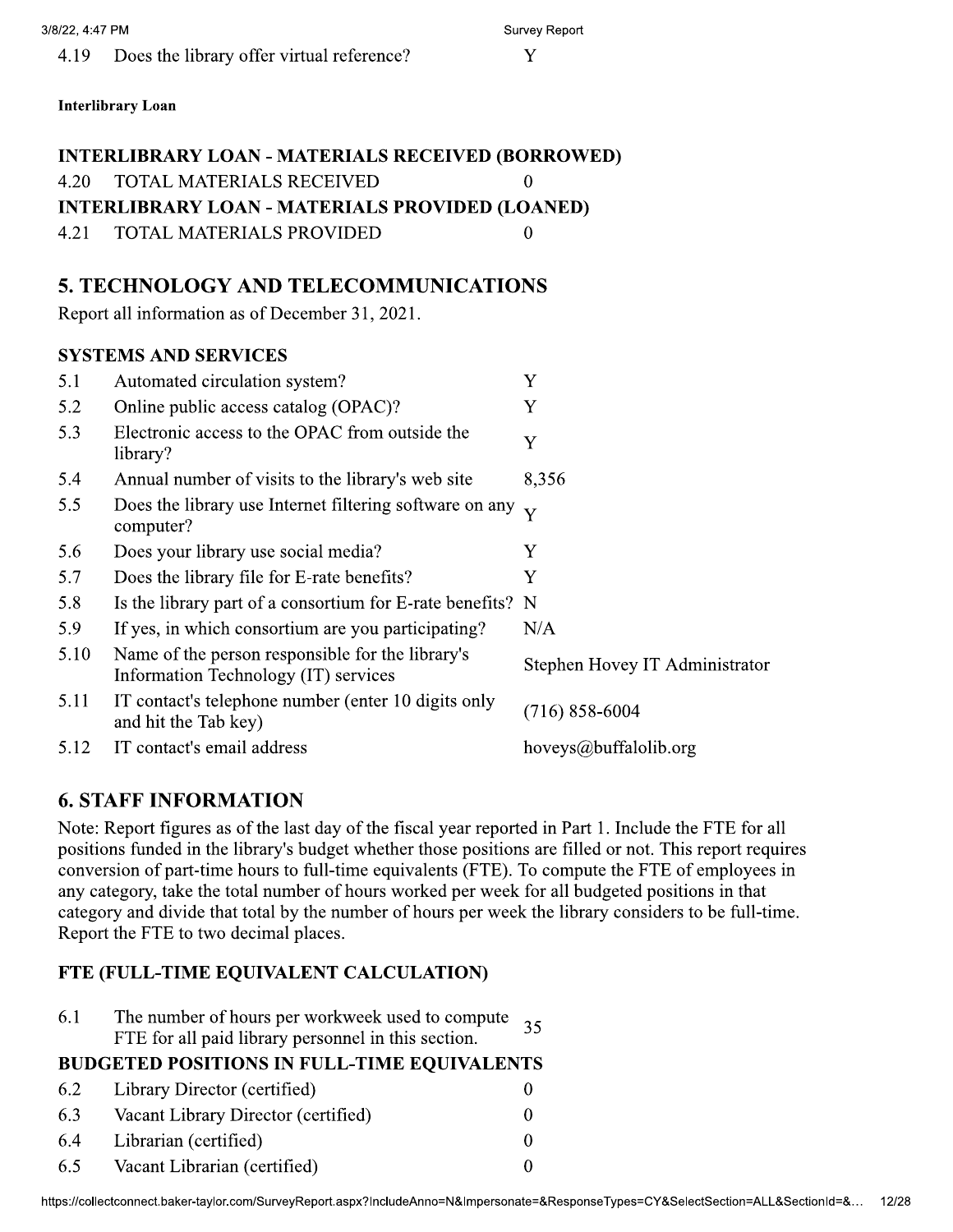| 3/8/22, 4:47 PM |                                                                                | <b>Survey Report</b> |
|-----------------|--------------------------------------------------------------------------------|----------------------|
| 6.6             | Library Manager (not certified)                                                | .91                  |
| 6.7             | Vacant Library Manager (not certified)                                         | $\theta$             |
| 6.8             | Library Specialist/Paraprofessional (not certified)                            | $\boldsymbol{0}$     |
| 6.9             | Vacant Library Specialist/Paraprofessional (not<br>certified)                  | $\boldsymbol{0}$     |
| 6.10            | Other Staff                                                                    | 1.85                 |
| 6.11            | Vacant Other Staff                                                             | $\mathbf{0}$         |
| 6.12            | TOTAL PAID STAFF (Total questions 6.2, 6.4, 6.6,<br>6.8 & 6.10)                | 2.76                 |
| 6.13            | VACANT TOTAL PAID STAFF (Total questions 6.3, 0.00)<br>$6.5, 6.7, 6.9 \& 6.11$ |                      |
|                 | <b>SALARY INFORMATION</b>                                                      |                      |
| 6.14            | FTE - Entry Level Librarian (certified)                                        | $\boldsymbol{0}$     |
| 6.15            | Salary - Entry Level Librarian (certified)                                     | \$0                  |
| 6.16            | FTE - Library Director (certified)                                             | $\mathbf{0}$         |
| 6.17            | Salary - Library Director (certified)                                          | \$0                  |
| 6.18            | FTE - Library Manager (not certified)                                          | .91                  |
| 6.19            | Salary - Library Manager (not certified)                                       | \$38,826             |
|                 |                                                                                |                      |

# 7. MINIMUM PUBLIC LIBRARY STANDARDS

As of January 1, 2022 all public, free association and Indian libraries in New York State will be required to meet the minimum standards listed below. Please indicate which of these standards your library already meets as of **December 31, 2021**. This 2021 data will be helpful in informing statewide and regional efforts to ensure that all of New York's libraries are able to successfully comply with the new minimum standards. Please click here to read general instructions before completing this section. Helpful information for meeting minimum public library standards is available on the State Library's website. Questions about the new standards should be directed to your library system.

- 1. of trustees, and which shall be reviewed and re-Is governed by written bylaws which define the structure and governing functions of the library board<br>of trustees, and which shall be reviewed and reapproved by the board of trustees at least once every of trustees, and which shall be reviewed and re-<br>approved by the board of trustees at least once every<br>five years or earlier if required by law.
- 2. long-range plan of service developed by the library Y<br>board of trustees and staff. Has a community-based, board-approved, written
- $3<sub>1</sub>$ mission, goals and objectives, as outlined in the<br>library's long-range plan of service. Provides a board-approved written annual report to the community on the library's progress in meeting its  $\overline{Y}$
- $\overline{4}$ . least once every five years or earlier if required by  $\frac{Y}{X}$ Has board-approved written policies for the operation of the library, which shall be reviewed and updated at  $\gamma$
- 2012<br>
1 aw.<br>
5. Annually prepares and publishes a board-approved, Y<br>
written budget, which enables the library to address<br>
https://collectconnect.baker-taylor.com/SurveyReport.aspx?IncludeAnno=N&Impersonate=&ResponseTypes= 5. Annually prepares and publishes a board-approved, written budget, which enables the library to address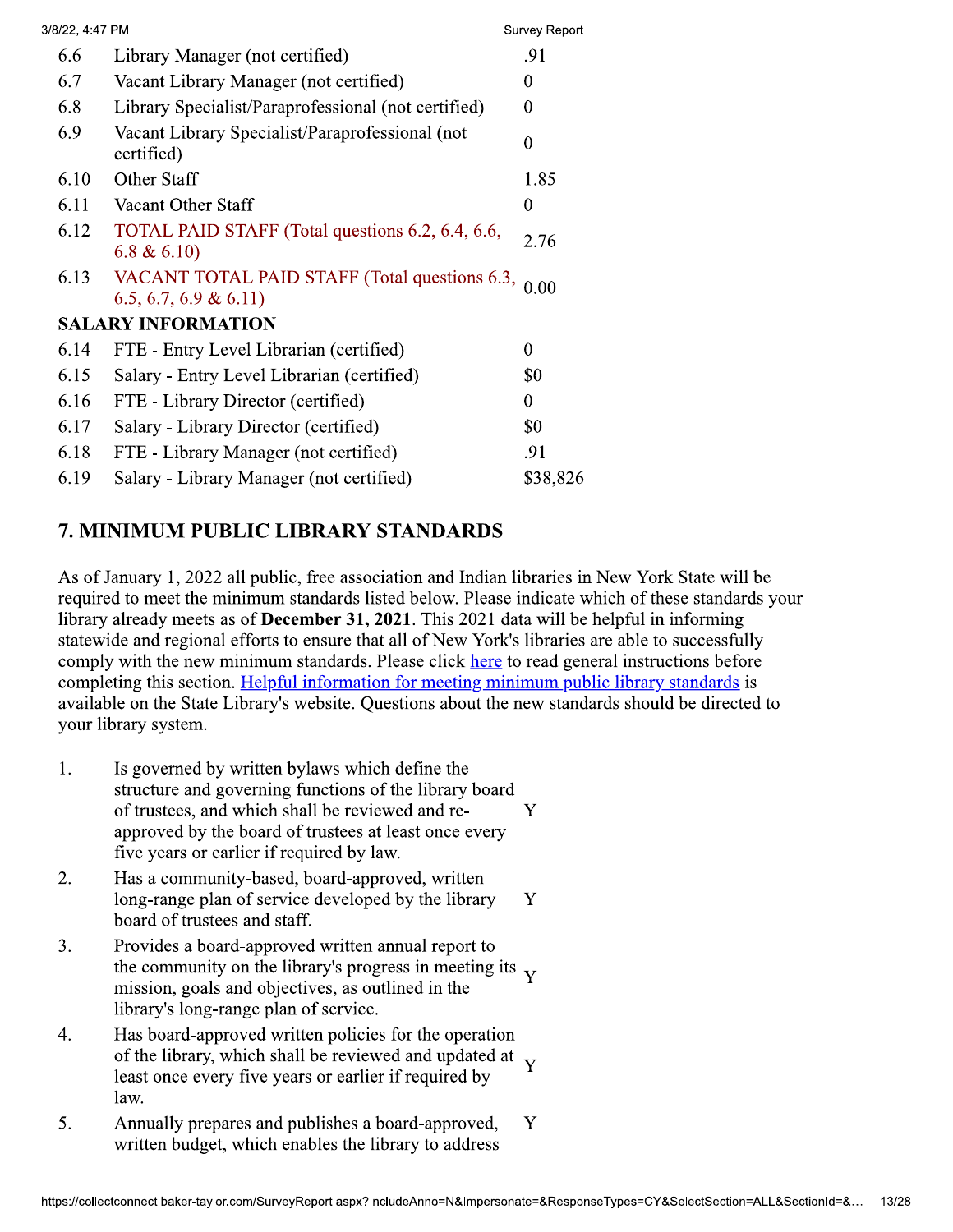the community's needs, as outlined in the library's long-range plan of service.

- $6.$ community needs, as outlined in the library's long- $\frac{Y}{Y}$ <br>range plan of service. Periodically evaluates the effectiveness of the  $\frac{1}{2}$  ibrary's programs, services and collections to address  $\overline{Y}$
- $\frac{1}{s}$ Is open the minimum standard number of public<br>service hours for population served. (see instructions) Y

8. Maintains a facility that addresses community needs, as outlined in the library's long-range plan of service, including adequate:

| 8a.          | space                                                                                                                                                                                                                                                                   | Y |  |
|--------------|-------------------------------------------------------------------------------------------------------------------------------------------------------------------------------------------------------------------------------------------------------------------------|---|--|
| 8b.          | lighting                                                                                                                                                                                                                                                                | Y |  |
| 8c.          | shelving                                                                                                                                                                                                                                                                | Y |  |
| 8d.          | seating                                                                                                                                                                                                                                                                 | Y |  |
| 8e.          | power infrastructure                                                                                                                                                                                                                                                    | Y |  |
| 8f.          | data infrastructure                                                                                                                                                                                                                                                     | Y |  |
| 8g.          | public restroom                                                                                                                                                                                                                                                         | Y |  |
| 9.           | Provides programming to address community needs,<br>as outlined in the library's long-range plan of service.                                                                                                                                                            | Y |  |
| 10. Provides |                                                                                                                                                                                                                                                                         |   |  |
| 10a.         | a circulation system that facilitates access to the local<br>library collection and other library catalogs                                                                                                                                                              | Y |  |
| 10b.         | equipment, technology, and internet connectivity to<br>address community needs and facilitate access to<br>information.                                                                                                                                                 | Y |  |
| 11.          | Provides access to current library information in print<br>and online, facilitating the understanding of library<br>services, operations and governance; information<br>provided online shall include the standards referenced<br>in numbers $(1)$ through $(5)$ above. | Y |  |
| 12.          | Employs a paid director in accordance with the<br>provisions of Commissioner's Regulation 90.8.                                                                                                                                                                         | Y |  |
| 13.          | Provides library staff with annual technology training,<br>appropriate to their position, to address community<br>needs, as outlined in the library's long-range plan of<br>service.                                                                                    | Y |  |
| 14.          | Establishes and maintains partnerships with other<br>educational, cultural or community organizations<br>which enable the library to address the community's<br>needs, as outlined in the library's long-range plan of<br>service.                                      | Y |  |

# 8. PUBLIC SERVICE INFORMATION

Report all information as of the end of the fiscal year reported in Part 1. Please click here to read general instructions before completing this section.

general instructions before completing this section.<br>
PUBLIC SERVICE OUTLETS - Libraries reporting main libraries, branches and bookmobiles<br>
should complete Service Outlets Information in Part 9.<br>
https://collectconnect.ba PUBLIC SERVICE OUTLETS - Libraries reporting main libraries, branches and bookmobiles should complete Service Outlets Information in Part 9.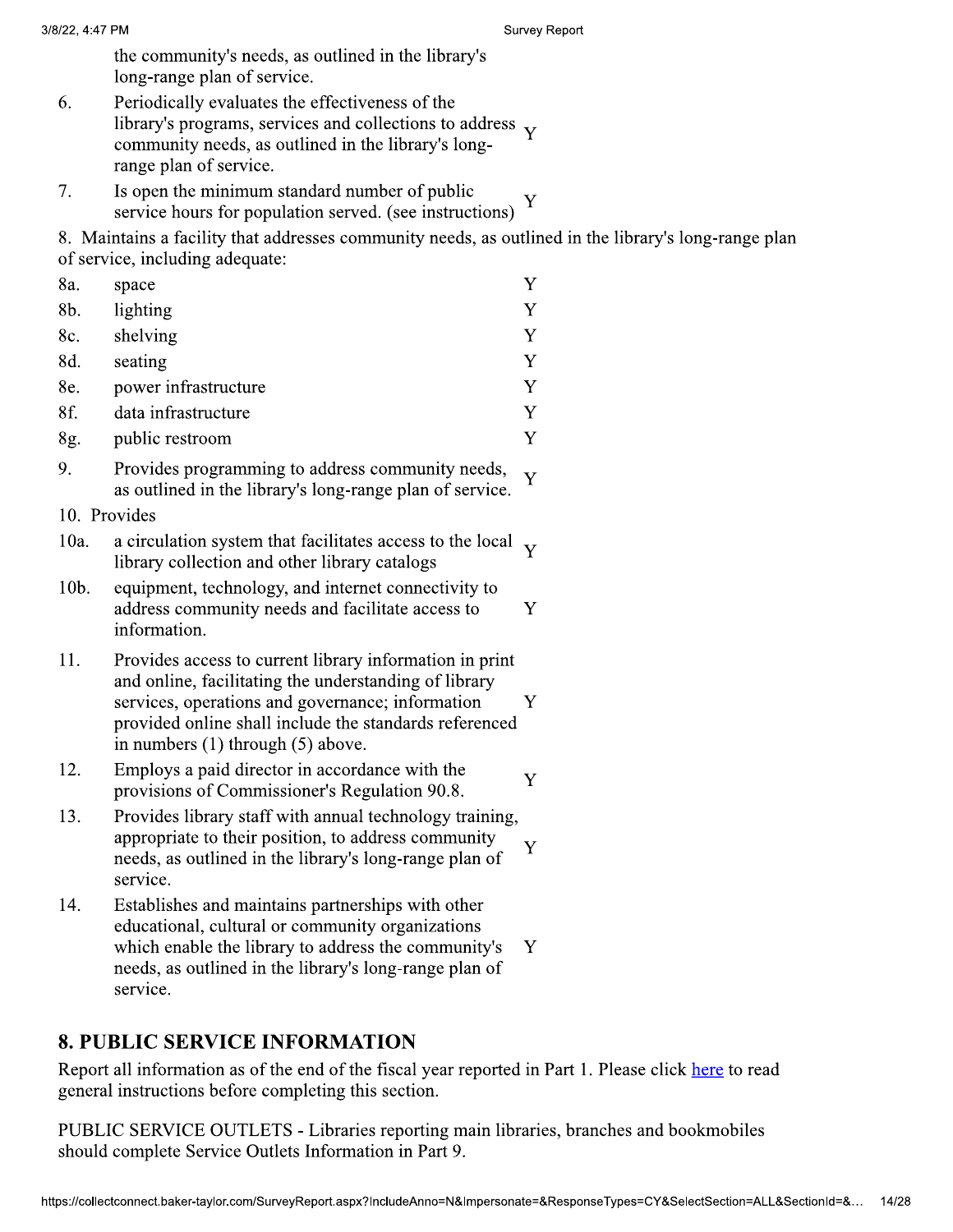| 3/8/22, 4:47 PM |                                                                                 | Survey Report    |
|-----------------|---------------------------------------------------------------------------------|------------------|
| 8.1             | Main Library                                                                    | 1                |
| 8.2             | <b>Branches</b>                                                                 | $\boldsymbol{0}$ |
| 8.3             | <b>Bookmobiles</b>                                                              | $\mathbf{0}$     |
| 8.4             | <b>Other Outlets</b>                                                            | 0                |
| 8.5             | <b>TOTAL PUBLIC SERVICE OUTLETS (Total</b><br>questions $8.1 - 8.4$ )           | 1                |
|                 | PUBLIC SERVICE HOURS - Report hours to two decimal places.                      |                  |
| 8.6             | Minimum Weekly Total Hours - Main Library                                       | 38.00            |
| 8.7             | Minimum Weekly Total Hours - Branch Libraries                                   | 0.00             |
| 8.8             | Minimum Weekly Total Hours - Bookmobiles                                        | 0.00             |
| 8.9             | Minimum Weekly Total Hours - Total Hours Open<br>(Total questions $8.6 - 8.8$ ) | 38.00            |
| 8.10            | Annual Total Hours - Main Library                                               | 1,855.00         |
| 8.11            | <b>Annual Total Hours - Branch Libraries</b>                                    | 0.00             |
| 8.12            | <b>Annual Total Hours - Bookmobiles</b>                                         | 0.00             |
| 8.13            | Annual Hours Open - Total Hours Open (Total<br>questions 8.10 through 8.12)     | 1,855.00         |

# 8A. COVID

NOTE: This section of the survey (8A) collects data on the impact of the COVID-19 pandemic. Report all information in Part 8A from January 1, 2021 to December 31, 2021.

| CV <sub>2</sub><br>CV <sub>3</sub> | Did library staff continue to provide services to the<br>public during any portion of the period when the<br>building was physically closed to the public due to                   | N <sub>o</sub> |
|------------------------------------|------------------------------------------------------------------------------------------------------------------------------------------------------------------------------------|----------------|
|                                    | the Coronavirus (COVID-19) pandemic?                                                                                                                                               |                |
|                                    | Did the library allow users to complete registration<br>for library cards online without having to come to the<br>library during the Coronavirus (COVID-19)<br>pandemic?           | Yes            |
| CV4                                | Did the library provide reference service via the<br>Internet or telephone when the building was<br>physically closed to the public during the<br>Coronavirus (COVID-19) pandemic? | N <sub>o</sub> |
| CV <sub>5</sub>                    | Did the library provide 'outside' service for<br>circulation of physical materials at one or more<br>outlets during the Coronavirus (COVID-19)<br>pandemic?                        | Yes            |
| CV <sub>6</sub>                    | Did the library intentionally provide Wi-Fi Internet<br>access to users outside the building at one or more<br>outlets during COVID-19 pandemic?                                   | Yes            |
| CV <sub>7</sub>                    | Did the library increase access to Wi-Fi Internet<br>access to users outside the building at one or more<br>outlets during the Coronavirus (COVID-19)<br>pandemic?                 | N <sub>o</sub> |
| CV <sub>8</sub>                    | Did library staff work for other government agencies No                                                                                                                            |                |
|                                    | https://collectconnect.baker-taylor.com/SurveyReport.aspx?IncludeAnno=N&Impersonate=&ResponseTypes=CY&SelectSection=ALL&SectionId=&                                                | 15/28          |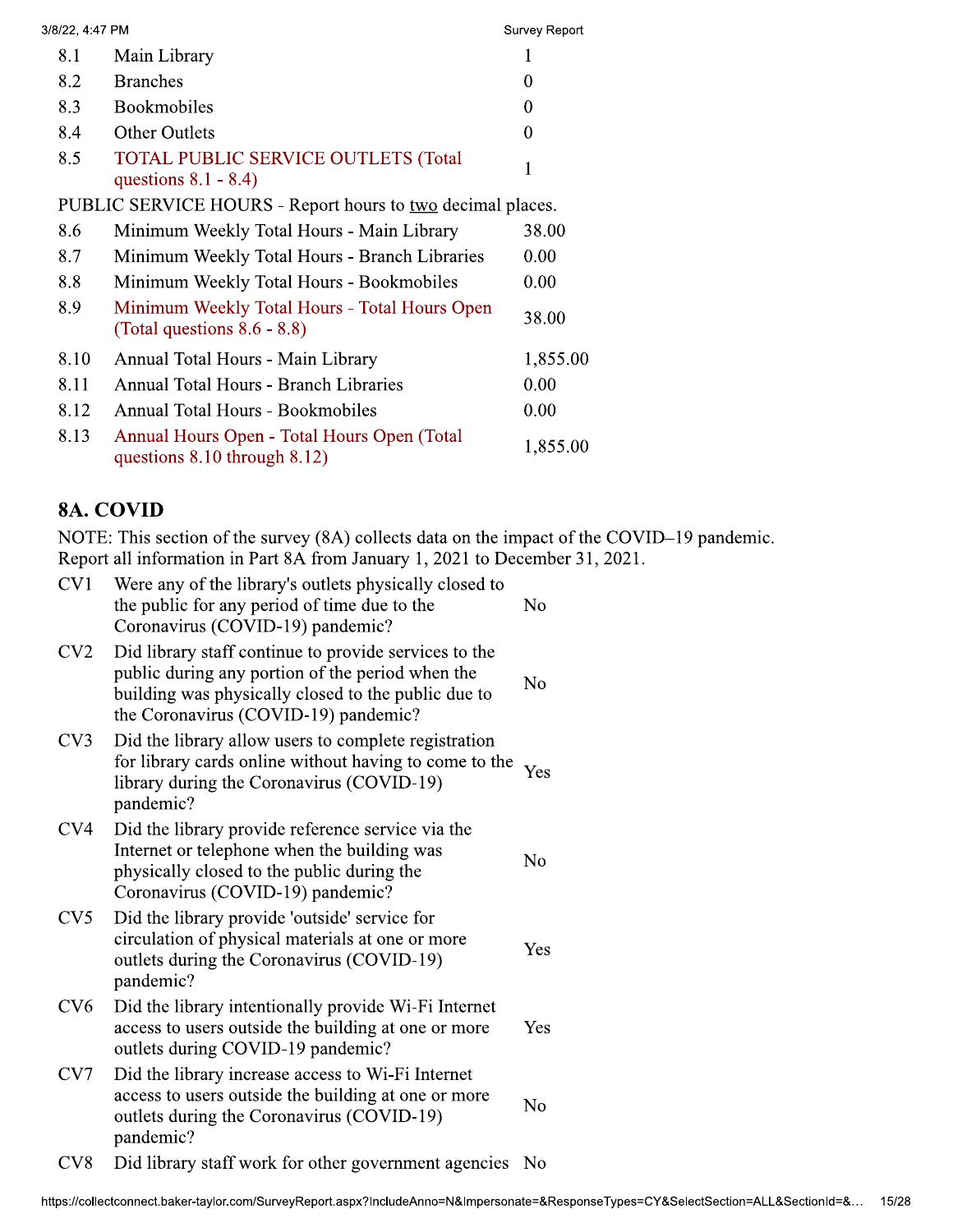or nonprofit organizations instead of, or in addition to, their normal duties during the Coronavirus (COVID-19) pandemic?

 $CV9$ Number of Weeks an Outlet Had Limited Occupancy  $\overline{A}$ Due to COVID-19

# **9. SERVICE OUTLET INFORMATION**

Outlets should be arranged in alphabetical order if possible. br> Report all information as of the end of the fiscal year reported in Part 1. Please click here to read general instructions before completing this section.

NOTE: Libraries reporting Public Service Outlets in questions 8.1, 8.2 and 8.3 of Part 8 are required to complete this part of the Annual Report. Use this section to enter outlet information on main libraries, branches or bookmobiles. Complete one record for each main library, branch or bookmobile.

If you have multiple libraries, you may 1) enter the data for the Service Outlet Information section directly into the survey as usual or 2) send Baker and Taylor the data for this section to be uploaded into CollectConnect. If you choose to send your data for uploading, you must enter the data into the spreadsheet form available in the survey by clicking here. Complete this form and email it to collectconnect@baker-taylor.com

| <b>Outlet Name</b>                                                                                                             | Angola Public Library                                                |
|--------------------------------------------------------------------------------------------------------------------------------|----------------------------------------------------------------------|
| <b>Outlet Name Status</b>                                                                                                      | 00 (for no change)                                                   |
| <b>Street Address</b>                                                                                                          | 34 North Main Street                                                 |
| <b>Outlet Street Address Status</b>                                                                                            | 00 (for no change)                                                   |
| City                                                                                                                           | Angola                                                               |
| Zip Code                                                                                                                       | 14006                                                                |
| Phone (enter 10 digits only)                                                                                                   | $(716)$ 549-1271                                                     |
| Fax Number (enter 10 digits only)                                                                                              | $(716)$ 549-3954                                                     |
| E-mail Address                                                                                                                 | ANG@BUFFALOLIB.ORG                                                   |
| <b>Outlet URL</b>                                                                                                              | https://www.buffalolib.org/locations-<br>hours/angola-public-library |
| County                                                                                                                         | Erie                                                                 |
| <b>School District</b>                                                                                                         | Lake Shore Central                                                   |
| <b>Library System</b>                                                                                                          | Buffalo & Erie County Public<br>Library                              |
| Outlet Type Code (select one):                                                                                                 | CE                                                                   |
| Public Service Hours Per Year for This Outlet                                                                                  | 1,855                                                                |
| Number of Weeks This Outlet is Open                                                                                            | 52                                                                   |
| Number of weeks an outlet closed due to COVID-19                                                                               | $\mathbf{0}$                                                         |
| Number of weeks an outlet had limited occupancy<br>due to COVID-19                                                             | $\overline{4}$                                                       |
| Does this outlet have meeting space available for<br>public use (non-library sponsored programs, meetings Y<br>and/or events)? |                                                                      |
| Is the meeting space available for public use even<br>when the outlet is closed?                                               | N                                                                    |
| Total number of non-library sponsored programs,                                                                                | 18                                                                   |
|                                                                                                                                |                                                                      |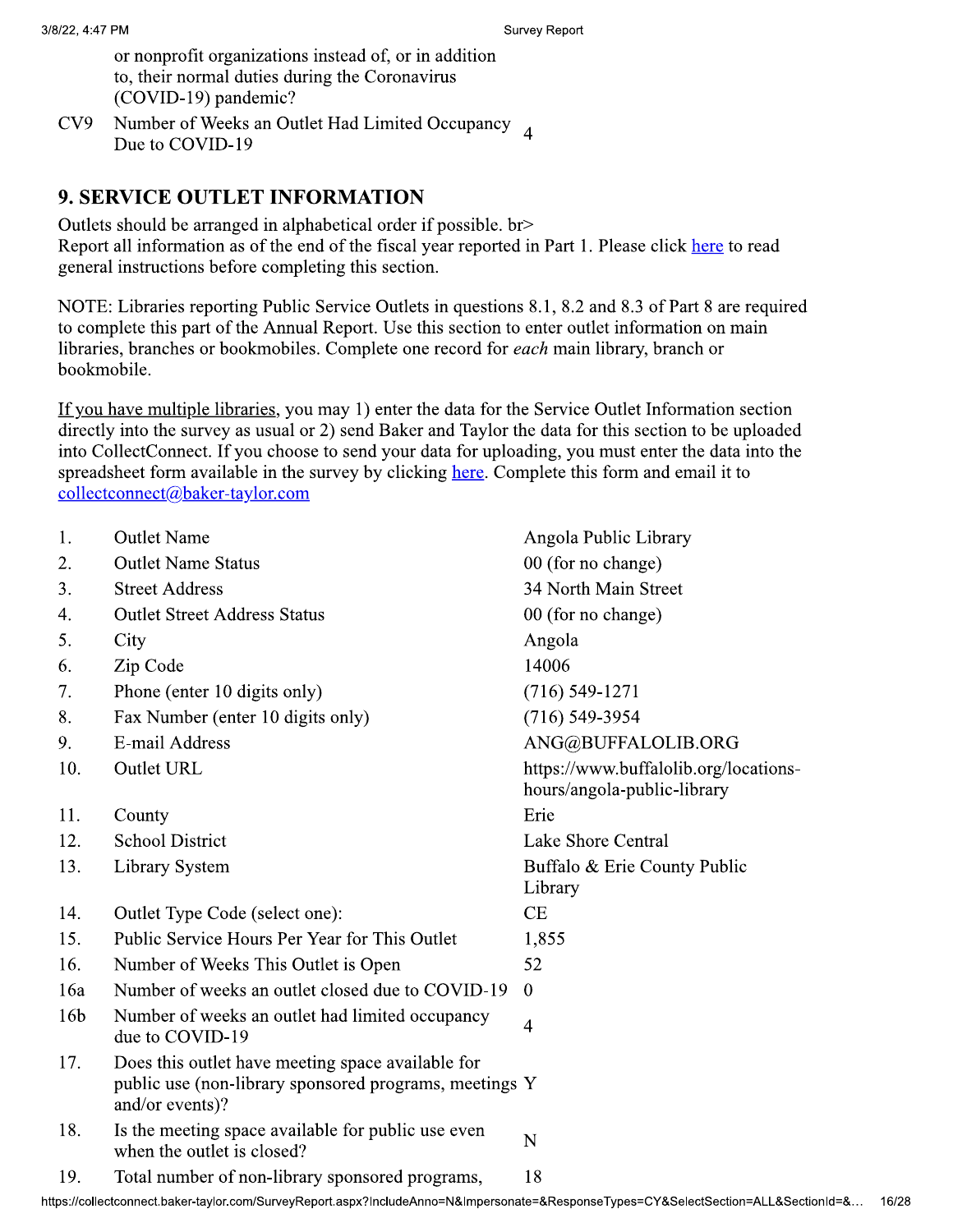| 3/8/22, 4:47 PM |                                                                                                        | Survey Report                                                 |
|-----------------|--------------------------------------------------------------------------------------------------------|---------------------------------------------------------------|
|                 | meetings and/or events at this outlet                                                                  |                                                               |
| 20.             | Enter the appropriate outlet code (select one):                                                        | <b>LRF</b>                                                    |
| 21.             | Who owns this outlet building?                                                                         | Village                                                       |
| 22.             | Who owns the land on which this outlet is built?                                                       | Village                                                       |
| 23.             | Indicate the year this outlet was initially constructed                                                | N/A                                                           |
| 24.             | Indicate the year this outlet underwent a major<br>renovation costing \$25,000 or more                 | 2012                                                          |
| 25.             | Square footage of the outlet                                                                           | 5,787                                                         |
| 26.             | Number of Internet Computers Used by General<br>Public                                                 | 15                                                            |
| 27.             | Number of uses (sessions) of public Internet<br>computers per year                                     | 1,552                                                         |
| 27a             | Reporting Method for Number of Uses of Public<br><b>Internet Computers Per Year</b>                    | CT - Annual Count                                             |
| 28.             | Type of connection on the outlet's public Internet<br>computers                                        | Other (specify using the State note)                          |
| 29.             | Maximum download speed of connection on the<br>outlet's public Internet computers                      | 10 Greater than or equal to 50 mbps<br>and less than 100 mbps |
| 30.             | Maximum upload speed of connection on the outlet's<br>public Internet computers                        | 10 Greater than or equal to 50 mbps<br>and less than 100 mbps |
| 31.             | <b>Internet Provider</b>                                                                               | Other (specify using the State note)                          |
| 32.             | WiFi Access                                                                                            | Password required                                             |
| 33.             | <b>Wireless Sessions</b>                                                                               | 2,076                                                         |
| 33a             | <b>Reporting Method for Wireless Sessions</b>                                                          | CT - Annual Count                                             |
| 34.             | Does the outlet have a building entrance that is<br>physically accessible to a person in a wheelchair? | Y                                                             |
| 35.             | Is every public part of the outlet accessible to a<br>person in a wheelchair?                          | Y                                                             |
| 36.             | Does your outlet have a Makerspace?                                                                    | N                                                             |
| 37.             | <b>LIBID</b>                                                                                           | 0800140240                                                    |
| 38.             | <b>FSCSID</b>                                                                                          | <b>NY0008</b>                                                 |
| 39.             | Number of Bookmobiles in the Bookmobile Outlet<br>Record                                               | $\boldsymbol{0}$                                              |
| 40.             | <b>Outlet Structure Status</b>                                                                         | 00 (for no change from previous<br>year)                      |

# **10. OFFICERS AND TRUSTEES**

### **Trustees and Terms/Board President/Trustee Names**

Report information about trustee meetings as of December 31, 2021. All public and association libraries are required by Education Law to hold at least four meetings a year.

### **BOARD MEETINGS**

Total number of board meetings held during calendar  $13$ 10.1 year (January 1, 2021 to December 31, 2021)

# **NUMBER OF TRUSTEES AND TERMS**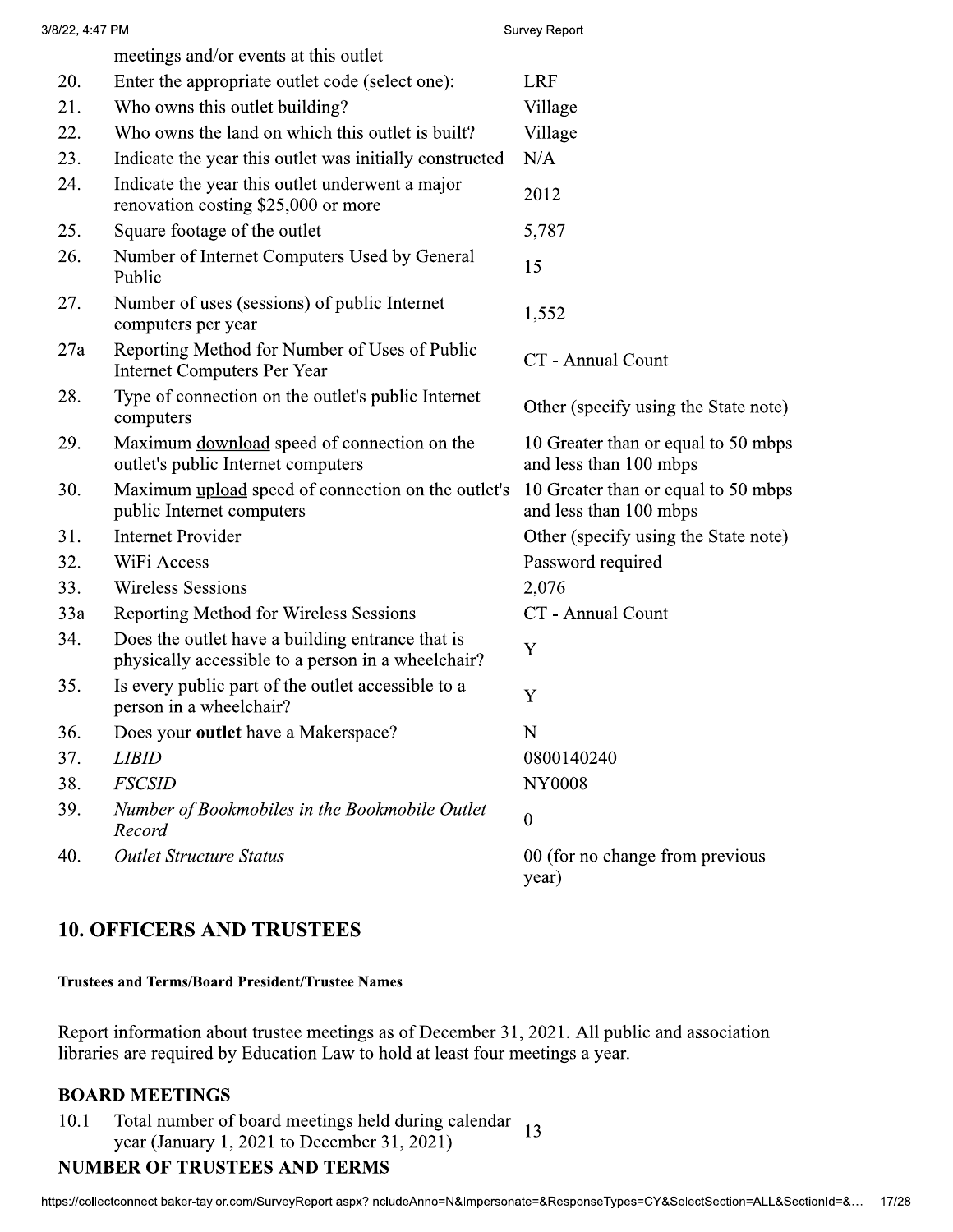| 3/8/22, 4:47 PM |                                                                                                                                   | <b>Survey Report</b>                                    |
|-----------------|-----------------------------------------------------------------------------------------------------------------------------------|---------------------------------------------------------|
| 10.2            | Does your library have a range of trustees stated in<br>the library's charter documents (incorporation)?                          | Yes                                                     |
| 10.3            | If yes, what is the range?                                                                                                        | $5-9$                                                   |
| 10.4            | If your library has a range, how many voting<br>positions are stated in the library's current by-laws?                            | 7                                                       |
| 10.6            | Does your library's charter documents (incorporation)<br>state a specified term for trustees? If no, please<br>explain in a Note. | Yes                                                     |
| 10.7            | If yes, what is the trustee term length, as stated in<br>your library's charter documents (incorporation)?                        | 5 years                                                 |
|                 | <b>BOARD MEMBER SELECTION</b>                                                                                                     |                                                         |
| 10.8            | Enter Board Member Selection Code (select one):                                                                                   | A - board members are appointed by<br>municipality(ies) |

List Officers and Board Members as of February 1, 2022. Complete one record for each board member. There must be a record for each voting position, whether filled or vacant. Do not include non-voting positions.

## BOARD PRESIDENT

| 10.9                                                                                                                                                                                                                                                                                                                                                                                                                                                                                                      | <b>First Name</b>                                                                                                                                                                                                                                                                                                                                                                   | Jack                    |
|-----------------------------------------------------------------------------------------------------------------------------------------------------------------------------------------------------------------------------------------------------------------------------------------------------------------------------------------------------------------------------------------------------------------------------------------------------------------------------------------------------------|-------------------------------------------------------------------------------------------------------------------------------------------------------------------------------------------------------------------------------------------------------------------------------------------------------------------------------------------------------------------------------------|-------------------------|
| 10.10                                                                                                                                                                                                                                                                                                                                                                                                                                                                                                     | <b>Last Name</b>                                                                                                                                                                                                                                                                                                                                                                    | Kuebler                 |
| 10.11                                                                                                                                                                                                                                                                                                                                                                                                                                                                                                     | <b>Mailing Address</b>                                                                                                                                                                                                                                                                                                                                                              | 1318 Peppertree Dr      |
| 10.12                                                                                                                                                                                                                                                                                                                                                                                                                                                                                                     | City                                                                                                                                                                                                                                                                                                                                                                                | Derby                   |
| 10.13                                                                                                                                                                                                                                                                                                                                                                                                                                                                                                     | Zip Code (5 digits only)                                                                                                                                                                                                                                                                                                                                                            | 14047                   |
|                                                                                                                                                                                                                                                                                                                                                                                                                                                                                                           | 10.14 Phone (enter 10 digits only)                                                                                                                                                                                                                                                                                                                                                  | $(716)$ 947-5788        |
| 10.15                                                                                                                                                                                                                                                                                                                                                                                                                                                                                                     | E-mail Address                                                                                                                                                                                                                                                                                                                                                                      | fireelf1318@verizon.net |
| 10.16                                                                                                                                                                                                                                                                                                                                                                                                                                                                                                     | Term Begins - Month                                                                                                                                                                                                                                                                                                                                                                 | January                 |
| 10.17                                                                                                                                                                                                                                                                                                                                                                                                                                                                                                     | Term Begins - Year (yyyy)                                                                                                                                                                                                                                                                                                                                                           | 2018                    |
| 10.18                                                                                                                                                                                                                                                                                                                                                                                                                                                                                                     | Term Expires - Month                                                                                                                                                                                                                                                                                                                                                                | December                |
|                                                                                                                                                                                                                                                                                                                                                                                                                                                                                                           | 10.19 Term Expires - Year (yyyy)                                                                                                                                                                                                                                                                                                                                                    | 2022                    |
|                                                                                                                                                                                                                                                                                                                                                                                                                                                                                                           | 10.20 Is the trustee serving a full term? If No, add a Note.<br>The Note should identify the previous trustee whose<br>unexpired term is being filled, and should identify the<br>beginning and ending date of the unexpired previous Yes<br>trustee's term. Example: Trustee is filling the<br>remainder of [name]'s term, which was to run from<br>beginning date to ending date. |                         |
| 10.21                                                                                                                                                                                                                                                                                                                                                                                                                                                                                                     | The date the Oath of Office was taken $\frac{\text{mm}}{\text{dd}}\text{yyy}$ 02/10/2022                                                                                                                                                                                                                                                                                            |                         |
| 10.22                                                                                                                                                                                                                                                                                                                                                                                                                                                                                                     | The date the Oath of Office was filed with town or<br>county clerk (mm/dd/yyyy)                                                                                                                                                                                                                                                                                                     | 02/10/2022              |
|                                                                                                                                                                                                                                                                                                                                                                                                                                                                                                           | 10.23 Is this a brand new trustee?                                                                                                                                                                                                                                                                                                                                                  | N                       |
| You may 1) enter the data for the Officers and Board Members directly into the survey as usual or 2)<br>send Baker and Taylor the data for this section to be uploaded into CollectConnect (but do not<br>include the Board President—this information should still be entered directly into the survey). If you<br>choose to send your data for uploading, you must enter the data into the spreadsheet form available<br>here. Complete this form and email it to collect connect (a) baker-taylor.com. |                                                                                                                                                                                                                                                                                                                                                                                     |                         |

|                                                                                                                                              |                                                                                                 | choose to send your data for uploading, you must enter the data muo the spreadsheet form available |  |
|----------------------------------------------------------------------------------------------------------------------------------------------|-------------------------------------------------------------------------------------------------|----------------------------------------------------------------------------------------------------|--|
|                                                                                                                                              | <u>here</u> . Complete this form and email it to <u>collect connect</u> $(a)$ baker-taylor.com. |                                                                                                    |  |
|                                                                                                                                              | <b>Status</b>                                                                                   | Filled                                                                                             |  |
|                                                                                                                                              | First Name of Board Member                                                                      | <b>Barbara</b>                                                                                     |  |
|                                                                                                                                              |                                                                                                 |                                                                                                    |  |
| https://collectconnect.baker-taylor.com/SurveyReport.aspx?IncludeAnno=N&Impersonate=&ResponseTypes=CY&SelectSection=ALL&SectionId=&<br>18/28 |                                                                                                 |                                                                                                    |  |
|                                                                                                                                              |                                                                                                 |                                                                                                    |  |
|                                                                                                                                              |                                                                                                 |                                                                                                    |  |
|                                                                                                                                              |                                                                                                 |                                                                                                    |  |
|                                                                                                                                              |                                                                                                 |                                                                                                    |  |
|                                                                                                                                              |                                                                                                 |                                                                                                    |  |
|                                                                                                                                              |                                                                                                 |                                                                                                    |  |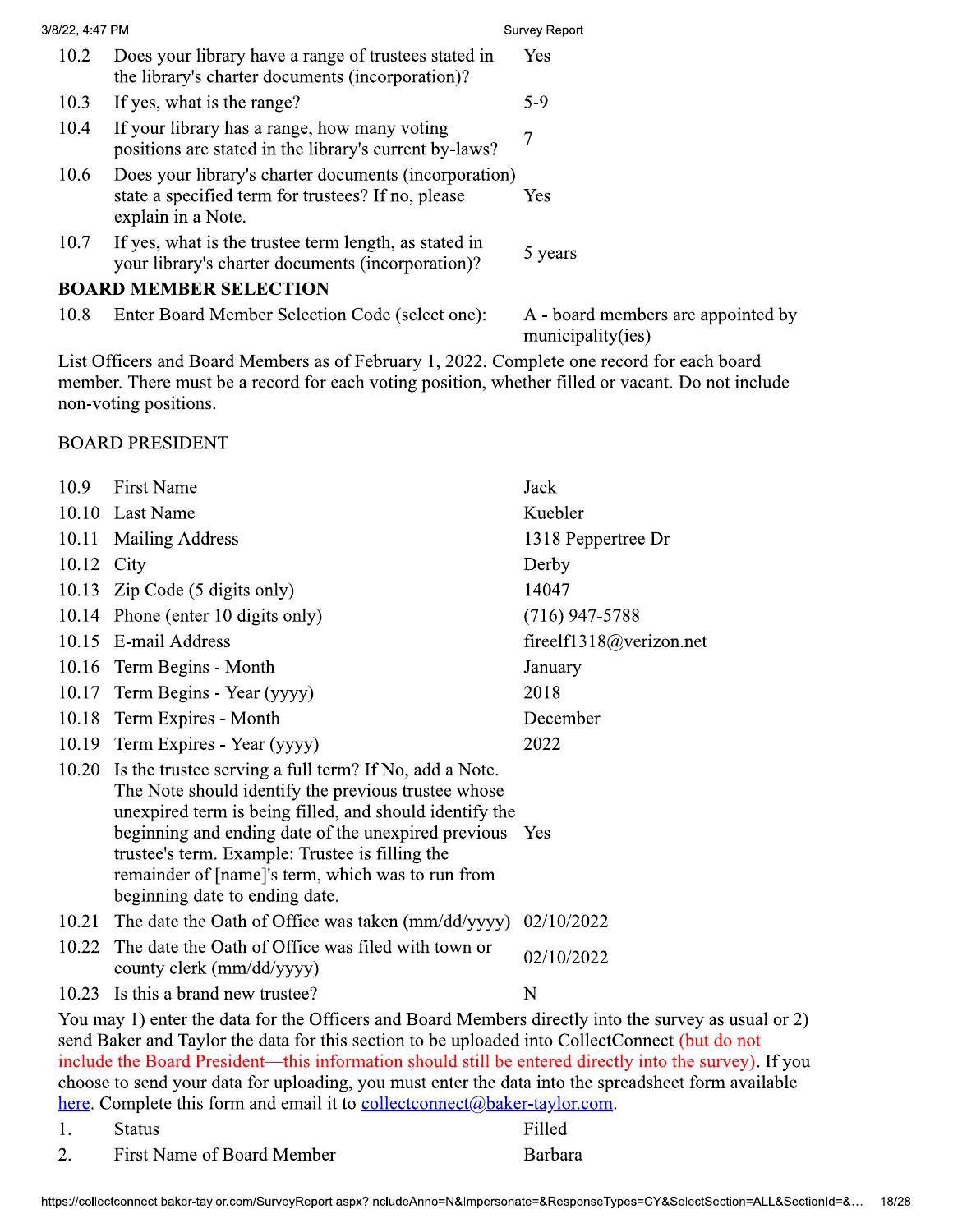| 3/8/22, 4:47 PM |                                                                                                                                                                                                                                                                                                                                                                               | Survey Report            |
|-----------------|-------------------------------------------------------------------------------------------------------------------------------------------------------------------------------------------------------------------------------------------------------------------------------------------------------------------------------------------------------------------------------|--------------------------|
| 3.              | Last Name of Board Member                                                                                                                                                                                                                                                                                                                                                     | Schmitt                  |
| 4.              | <b>Mailing Address</b>                                                                                                                                                                                                                                                                                                                                                        | 9181 Lakeside Rd         |
| 5.              | City                                                                                                                                                                                                                                                                                                                                                                          | Angola                   |
| 6.              | Zip Code (5 digits only)                                                                                                                                                                                                                                                                                                                                                      | 14006                    |
| 7.              | E-mail address                                                                                                                                                                                                                                                                                                                                                                | bblakeside@gmail.com     |
| 8.              | Office Held or Trustee                                                                                                                                                                                                                                                                                                                                                        | <b>Vice President</b>    |
| 9.              | Term Begins - Month                                                                                                                                                                                                                                                                                                                                                           | January                  |
| 10.             | Term Begins - Year (year)                                                                                                                                                                                                                                                                                                                                                     | 2020                     |
| 11.             | Term Expires                                                                                                                                                                                                                                                                                                                                                                  | December                 |
| 12.             | Term Expires - Year (yyyy)                                                                                                                                                                                                                                                                                                                                                    | 2024                     |
| 13.             | Is the trustee serving a full term? If No, add a Note.<br>The Note should identify the previous trustee whose<br>unexpired term is being filled, and should identify the<br>beginning and ending date of the unexpired previous Yes<br>trustee's term. Example: Trustee is filling the<br>remainder of [name]'s term, which was to run from<br>beginning date to ending date. |                          |
| 14.             | The date the Oath of Office ( $mm/dd/yyyy$ ) was taken $02/14/2022$                                                                                                                                                                                                                                                                                                           |                          |
| 15.             | The date the Oath of Office was filed with town or<br>county clerk (mm/dd/yyyy)                                                                                                                                                                                                                                                                                               | 02/14/2022               |
| 16.             | Is this a brand new trustee?                                                                                                                                                                                                                                                                                                                                                  | N                        |
| 1.              | <b>Status</b>                                                                                                                                                                                                                                                                                                                                                                 | Filled                   |
| 2.              | First Name of Board Member                                                                                                                                                                                                                                                                                                                                                    | Mari                     |
| 3.              | Last Name of Board Member                                                                                                                                                                                                                                                                                                                                                     | Grennell                 |
| 4.              | <b>Mailing Address</b>                                                                                                                                                                                                                                                                                                                                                        | 941 Milestrip Rd         |
| 5.              | City                                                                                                                                                                                                                                                                                                                                                                          | Irving                   |
| 6.              | Zip Code (5 digits only)                                                                                                                                                                                                                                                                                                                                                      | 14081                    |
| 7.              | E-mail address                                                                                                                                                                                                                                                                                                                                                                | marigrennell@gmail.com   |
| 8.              | Office Held or Trustee                                                                                                                                                                                                                                                                                                                                                        | <b>Financial Officer</b> |
| 9.              | Term Begins - Month                                                                                                                                                                                                                                                                                                                                                           | January                  |
| 10.             | Term Begins - Year (year)                                                                                                                                                                                                                                                                                                                                                     | 2022                     |
| 11.             | <b>Term Expires</b>                                                                                                                                                                                                                                                                                                                                                           | December                 |
| 12.             | Term Expires - Year (yyyy)                                                                                                                                                                                                                                                                                                                                                    | 2026                     |
| 13.             | Is the trustee serving a full term? If No, add a Note.<br>The Note should identify the previous trustee whose<br>unexpired term is being filled, and should identify the<br>beginning and ending date of the unexpired previous<br>trustee's term. Example: Trustee is filling the<br>remainder of [name]'s term, which was to run from<br>beginning date to ending date.     | Yes                      |
| 14.             | The date the Oath of Office ( $mm/dd/yyyy$ ) was taken $02/03/2022$                                                                                                                                                                                                                                                                                                           |                          |
| 15.             | The date the Oath of Office was filed with town or<br>county clerk (mm/dd/yyyy)                                                                                                                                                                                                                                                                                               | 02/03/2022               |
| 16.             | Is this a brand new trustee?                                                                                                                                                                                                                                                                                                                                                  | N                        |
| 1.              | <b>Status</b>                                                                                                                                                                                                                                                                                                                                                                 | Filled                   |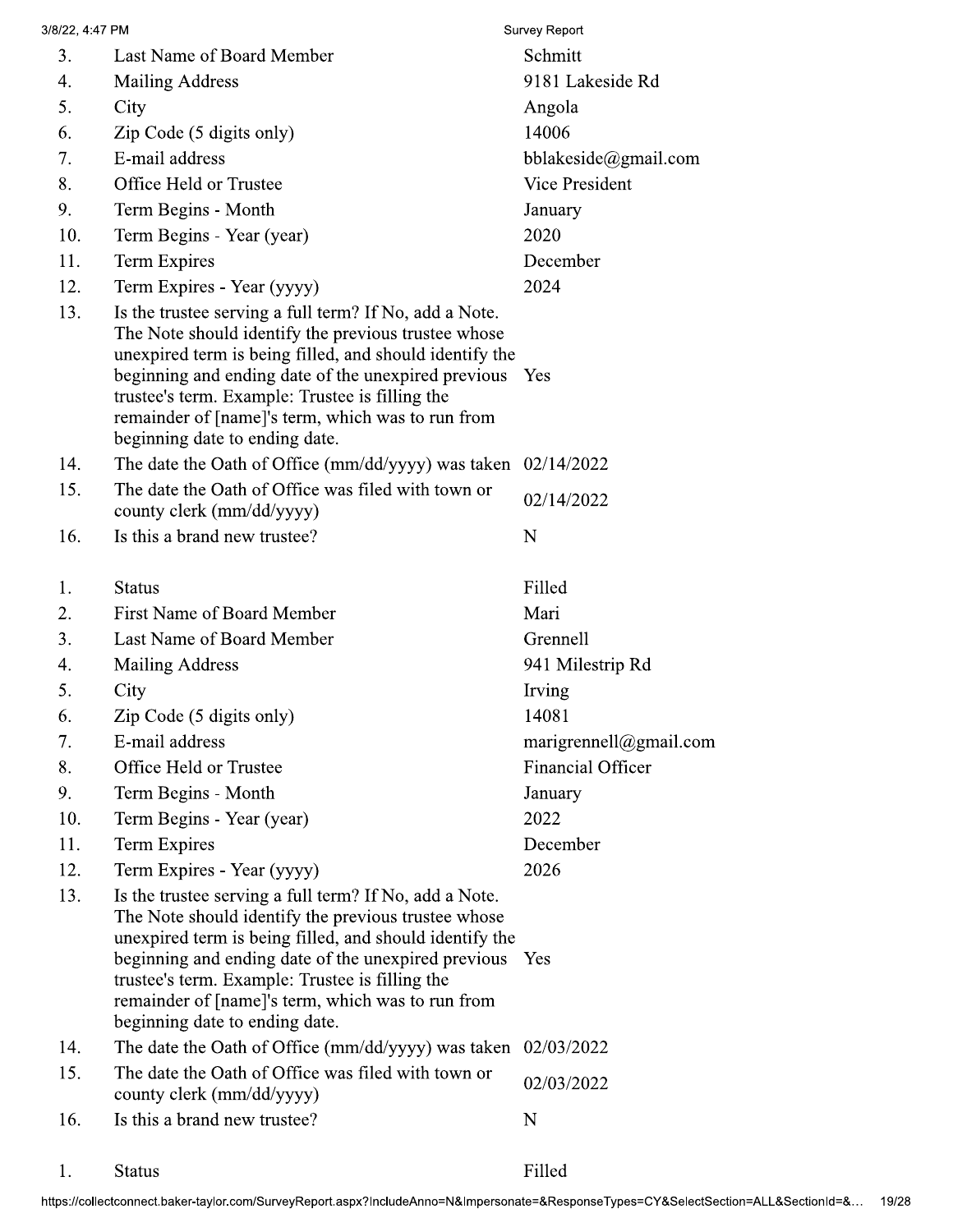| 3/8/22, 4:47 PM |                                                                                                                                                                                                                                                                                                                                                                           | Survey Report            |
|-----------------|---------------------------------------------------------------------------------------------------------------------------------------------------------------------------------------------------------------------------------------------------------------------------------------------------------------------------------------------------------------------------|--------------------------|
| 2.              | <b>First Name of Board Member</b>                                                                                                                                                                                                                                                                                                                                         | Diane                    |
| 3.              | Last Name of Board Member                                                                                                                                                                                                                                                                                                                                                 | Volker                   |
| 4.              | <b>Mailing Address</b>                                                                                                                                                                                                                                                                                                                                                    | 20 Lorian St             |
| 5.              | City                                                                                                                                                                                                                                                                                                                                                                      | Angola                   |
| 6.              | Zip Code (5 digits only)                                                                                                                                                                                                                                                                                                                                                  | 14006                    |
| 7.              | E-mail address                                                                                                                                                                                                                                                                                                                                                            | theturtle@roadrunner.com |
| 8.              | Office Held or Trustee                                                                                                                                                                                                                                                                                                                                                    | Trustee                  |
| 9.              | Term Begins - Month                                                                                                                                                                                                                                                                                                                                                       | January                  |
| 10.             | Term Begins - Year (year)                                                                                                                                                                                                                                                                                                                                                 | 2019                     |
| 11.             | <b>Term Expires</b>                                                                                                                                                                                                                                                                                                                                                       | December                 |
| 12.             | Term Expires - Year (yyyy)                                                                                                                                                                                                                                                                                                                                                | 2023                     |
| 13.             | Is the trustee serving a full term? If No, add a Note.<br>The Note should identify the previous trustee whose<br>unexpired term is being filled, and should identify the<br>beginning and ending date of the unexpired previous<br>trustee's term. Example: Trustee is filling the<br>remainder of [name]'s term, which was to run from<br>beginning date to ending date. | Yes                      |
| 14.             | The date the Oath of Office (mm/dd/yyyy) was taken                                                                                                                                                                                                                                                                                                                        | 01/06/2021               |
| 15.             | The date the Oath of Office was filed with town or<br>county clerk (mm/dd/yyyy)                                                                                                                                                                                                                                                                                           | 01/06/2021               |
| 16.             | Is this a brand new trustee?                                                                                                                                                                                                                                                                                                                                              | N                        |
|                 |                                                                                                                                                                                                                                                                                                                                                                           |                          |
| 1.              | <b>Status</b>                                                                                                                                                                                                                                                                                                                                                             | Filled                   |
| 2.              | <b>First Name of Board Member</b>                                                                                                                                                                                                                                                                                                                                         | Tressa                   |
| 3.              | Last Name of Board Member                                                                                                                                                                                                                                                                                                                                                 | Crehan                   |
| 4.              | <b>Mailing Address</b>                                                                                                                                                                                                                                                                                                                                                    | 1119 Wisconsin Rd        |
| 5.              | City                                                                                                                                                                                                                                                                                                                                                                      | Derby                    |
| 6.              | Zip Code (5 digits only)                                                                                                                                                                                                                                                                                                                                                  | 14047                    |
| 7.              | E-mail address                                                                                                                                                                                                                                                                                                                                                            | tjcrehan@buffalo.edu     |
| 8.              | Office Held or Trustee                                                                                                                                                                                                                                                                                                                                                    | Trustee                  |
| 9.              | Term Begins - Month                                                                                                                                                                                                                                                                                                                                                       | November                 |
| 10.             | Term Begins - Year (year)                                                                                                                                                                                                                                                                                                                                                 | 2021                     |
| 11.             | <b>Term Expires</b>                                                                                                                                                                                                                                                                                                                                                       | December                 |
| 12.             | Term Expires - Year (yyyy)                                                                                                                                                                                                                                                                                                                                                | 2024                     |
| 13.             | Is the trustee serving a full term? If No, add a Note.<br>The Note should identify the previous trustee whose<br>unexpired term is being filled, and should identify the<br>beginning and ending date of the unexpired previous<br>trustee's term. Example: Trustee is filling the<br>remainder of [name]'s term, which was to run from<br>beginning date to ending date. | No                       |
| 14.             | The date the Oath of Office (mm/dd/yyyy) was taken                                                                                                                                                                                                                                                                                                                        | 12/01/2021               |
| 15.             | The date the Oath of Office was filed with town or<br>county clerk (mm/dd/yyyy)                                                                                                                                                                                                                                                                                           | 12/01/2021               |
| 16.             | Is this a brand new trustee?                                                                                                                                                                                                                                                                                                                                              | Y                        |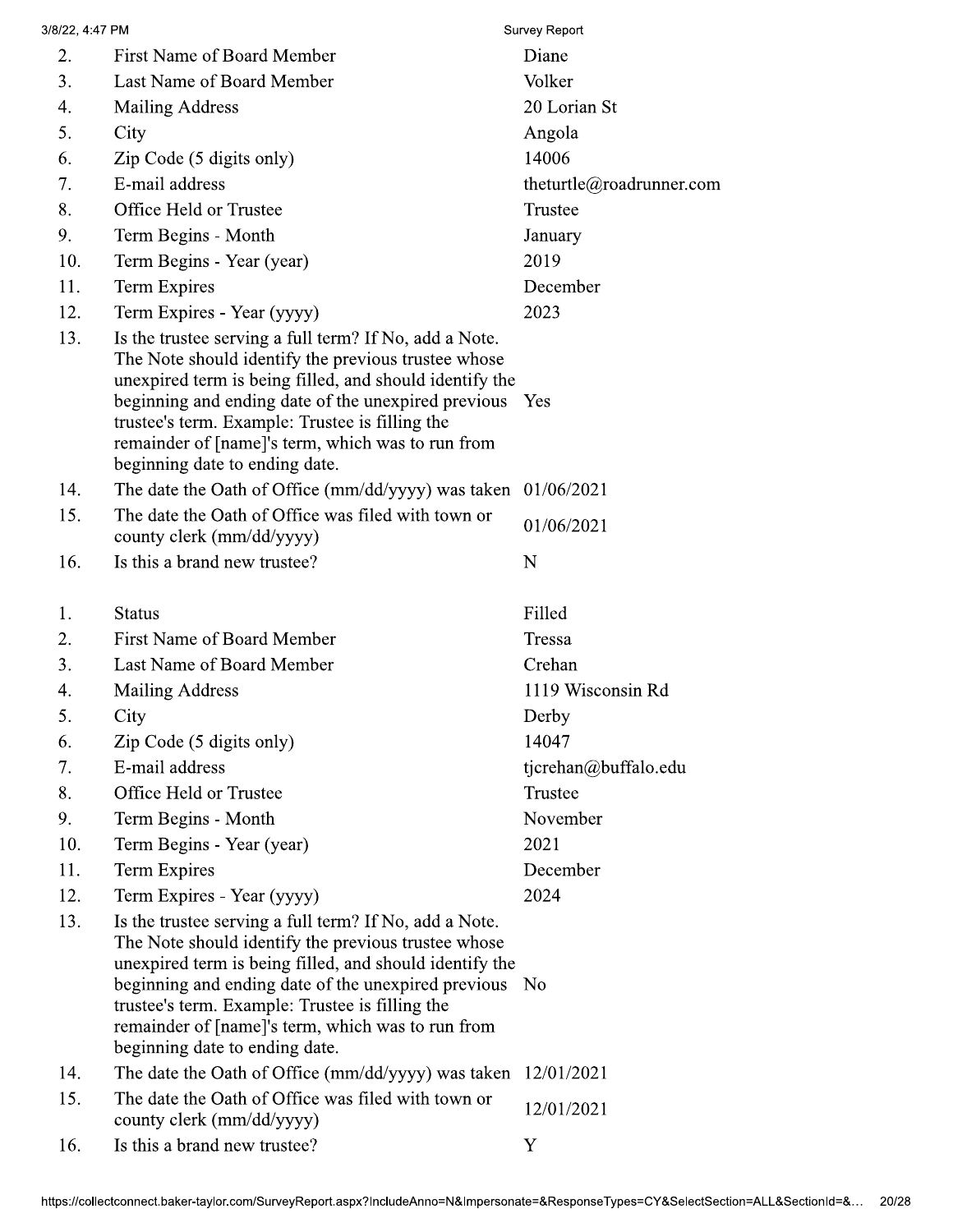| 3/8/22, 4:47 PM |                                                                                                                                                                                                                                                                                                                                                                           | Survey Report       |
|-----------------|---------------------------------------------------------------------------------------------------------------------------------------------------------------------------------------------------------------------------------------------------------------------------------------------------------------------------------------------------------------------------|---------------------|
| 1.              | <b>Status</b>                                                                                                                                                                                                                                                                                                                                                             | Filled              |
| 2.              | <b>First Name of Board Member</b>                                                                                                                                                                                                                                                                                                                                         | Patricia            |
| 3.              | Last Name of Board Member                                                                                                                                                                                                                                                                                                                                                 | Friend              |
| 4.              | <b>Mailing Address</b>                                                                                                                                                                                                                                                                                                                                                    | P.O. Box 183        |
| 5.              | City                                                                                                                                                                                                                                                                                                                                                                      | <b>Brant</b>        |
| 6.              | Zip Code (5 digits only)                                                                                                                                                                                                                                                                                                                                                  | 14027               |
| 7.              | E-mail address                                                                                                                                                                                                                                                                                                                                                            | pfriend@txrx.com    |
| 8.              | Office Held or Trustee                                                                                                                                                                                                                                                                                                                                                    | Trustee             |
| 9.              | Term Begins - Month                                                                                                                                                                                                                                                                                                                                                       | January             |
| 10.             | Term Begins - Year (year)                                                                                                                                                                                                                                                                                                                                                 | 2021                |
| 11.             | Term Expires                                                                                                                                                                                                                                                                                                                                                              | December            |
| 12.             | Term Expires - Year (yyyy)                                                                                                                                                                                                                                                                                                                                                | 2025                |
| 13.             | Is the trustee serving a full term? If No, add a Note.<br>The Note should identify the previous trustee whose<br>unexpired term is being filled, and should identify the<br>beginning and ending date of the unexpired previous<br>trustee's term. Example: Trustee is filling the<br>remainder of [name]'s term, which was to run from<br>beginning date to ending date. | Yes                 |
| 14.             | The date the Oath of Office ( $mm/dd/yyyy$ ) was taken $01/07/2021$                                                                                                                                                                                                                                                                                                       |                     |
| 15.             | The date the Oath of Office was filed with town or<br>county clerk (mm/dd/yyyy)                                                                                                                                                                                                                                                                                           | 01/07/2021          |
| 16.             | Is this a brand new trustee?                                                                                                                                                                                                                                                                                                                                              | N                   |
| 1.              | <b>Status</b>                                                                                                                                                                                                                                                                                                                                                             | Filled              |
| 2.              | <b>First Name of Board Member</b>                                                                                                                                                                                                                                                                                                                                         | Sally               |
| 3.              | Last Name of Board Member                                                                                                                                                                                                                                                                                                                                                 | Needham             |
| 4.              | <b>Mailing Address</b>                                                                                                                                                                                                                                                                                                                                                    | 274 Lakeside Rd     |
| 5.              | City                                                                                                                                                                                                                                                                                                                                                                      | Angola              |
| 6.              | Zip Code (5 digits only)                                                                                                                                                                                                                                                                                                                                                  | 14006               |
| 7.              | E-mail address                                                                                                                                                                                                                                                                                                                                                            | sallyn742@gmail.com |
| 8.              | Office Held or Trustee                                                                                                                                                                                                                                                                                                                                                    | Trustee             |
| 9.              | Term Begins - Month                                                                                                                                                                                                                                                                                                                                                       | January             |
| 10.             | Term Begins - Year (year)                                                                                                                                                                                                                                                                                                                                                 | 2020                |
| 11.             | Term Expires                                                                                                                                                                                                                                                                                                                                                              | December            |
| 12.             | Term Expires - Year (yyyy)                                                                                                                                                                                                                                                                                                                                                | 2024                |
| 13.             | Is the trustee serving a full term? If No, add a Note.<br>The Note should identify the previous trustee whose<br>unexpired term is being filled, and should identify the<br>beginning and ending date of the unexpired previous<br>trustee's term. Example: Trustee is filling the<br>remainder of [name]'s term, which was to run from<br>beginning date to ending date. | Yes                 |
| 14.             | The date the Oath of Office ( $mm/dd/yyyy$ ) was taken $02/10/2020$                                                                                                                                                                                                                                                                                                       |                     |
| 15.             | The date the Oath of Office was filed with town or<br>county clerk (mm/dd/yyyy)                                                                                                                                                                                                                                                                                           | 02/10/2020          |
| 16.             | Is this a brand new trustee?                                                                                                                                                                                                                                                                                                                                              | N                   |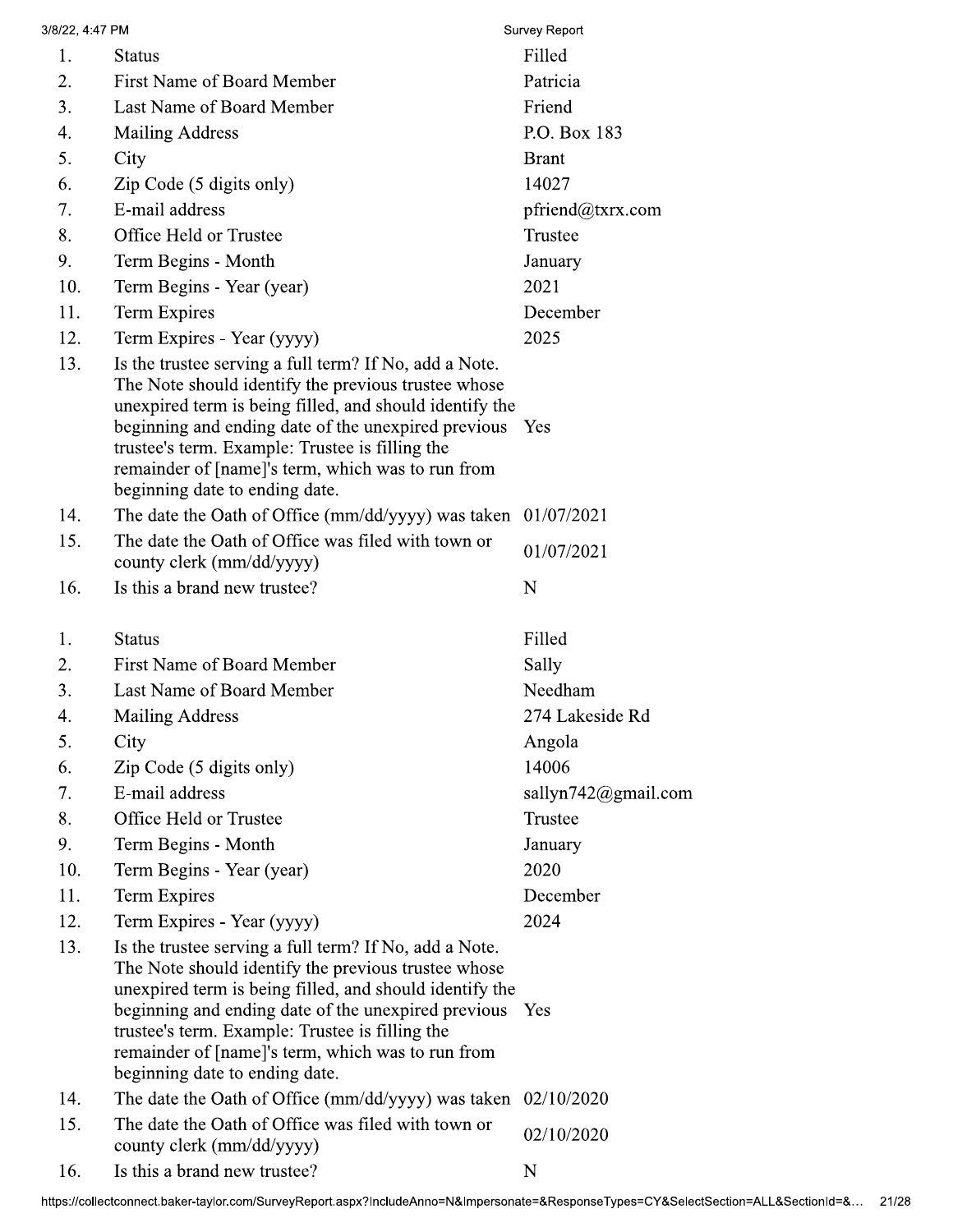### **Trustee Education**

|    | Complete one record for each person serving as a trustee as of December 31, 2021. These trustees<br>will not be exactly the same as the trustees listed in the section above. |                         |
|----|-------------------------------------------------------------------------------------------------------------------------------------------------------------------------------|-------------------------|
| 1. | <b>Trustee Name</b>                                                                                                                                                           | Jack Kuebler            |
| 2. | Has the trustee participated in trustee education in the $\overline{Y}$<br>last calendar year (2021)?                                                                         |                         |
| 1. | <b>Trustee Name</b>                                                                                                                                                           | Barbara Schmitt         |
| 2. | Has the trustee participated in trustee education in the<br>last calendar year (2021)?                                                                                        | $\overline{N}$          |
| 1. | <b>Trustee Name</b>                                                                                                                                                           | Mari Grennell           |
| 2. | Has the trustee participated in trustee education in the<br>last calendar year (2021)?                                                                                        | $\overline{\mathsf{N}}$ |
| 1. | <b>Trustee Name</b>                                                                                                                                                           | Diane Volker            |
| 2. | Has the trustee participated in trustee education in the<br>last calendar year (2021)?                                                                                        | $\overline{N}$          |
| 1. | <b>Trustee Name</b>                                                                                                                                                           | <b>Tressa Crehan</b>    |
| 2. | Has the trustee participated in trustee education in the<br>last calendar year (2021)?                                                                                        | $\overline{N}$          |
| 1. | <b>Trustee Name</b>                                                                                                                                                           | Patricia Friend         |
| 2. | Has the trustee participated in trustee education in the<br>last calendar year (2021)?                                                                                        | Y                       |
| 1. | <b>Trustee Name</b>                                                                                                                                                           | Sally Needham           |
| 2. | Has the trustee participated in trustee education in the<br>last calendar year (2021)?                                                                                        | $\overline{N}$          |

# **11. OPERATING FUNDS RECEIPTS**

### Local Public Funds/System Cash Grants/Other State

Report financial data based on the fiscal reporting year reported in Part 1. ROUND TO THE NEAREST DOLLAR. Please click here to read general instructions before completing this section.

## **LOCAL PUBLIC FUNDS**

Specify by name the municipalities or school districts which are the source of funds.

Does the library receive any local public funds? If 11.1 yes, complete one record for each taxing authority; if Y no, go to question 11.3.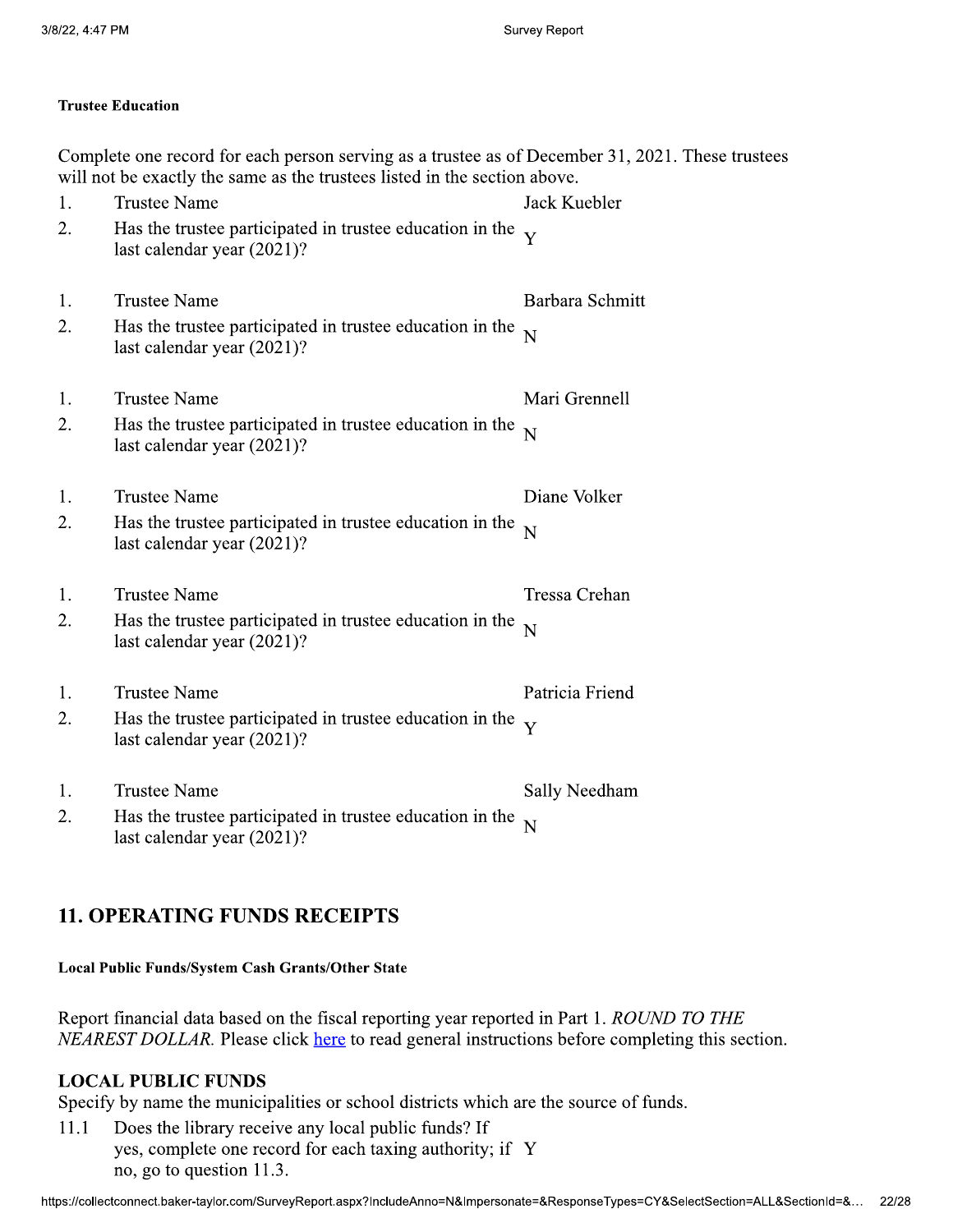| 3/8/22, 4:47 PM |                                                                                                                           | Survey Report |
|-----------------|---------------------------------------------------------------------------------------------------------------------------|---------------|
| 1.              | Source of Funds                                                                                                           | County        |
| 2.              | Name of funding County, Municipality or School<br>District                                                                | Erie County   |
| 3.              | Amount                                                                                                                    | \$131,516     |
| 4.              | Subject to public vote held in reporting year or in a<br>previous reporting year(s).                                      | N             |
| 5.              | Written Contractual Agreement                                                                                             | Y             |
| 11.2            | <b>TOTAL LOCAL PUBLIC FUNDS</b>                                                                                           | \$131,516     |
|                 | <b>SYSTEM CASH GRANTS TO MEMBER LIBRARY</b>                                                                               |               |
| 11.3            | Local Library Services Aid (LLSA)                                                                                         | \$1,382       |
| 11.4            | Record all Central Library Services Aid monies<br>received from system headquarters                                       | \$0           |
| 11.5            | Additional State Aid received from the System                                                                             | \$0           |
| 11.6            | Federal Aid received from the System                                                                                      | \$0           |
| 11.7            | <b>Other Cash Grants</b>                                                                                                  | \$15,546      |
| 11.8            | <b>TOTAL SYSTEM CASH GRANTS (Add</b><br>Questions 11.3, 11.4, 11.5, 11.6 and 11.7)                                        | \$16,928      |
|                 | <b>OTHER STATE AID</b>                                                                                                    |               |
| 11.9            | State Aid other than LLSA, Central Library Aid<br>(CLDA and/or CBA), or other State Aid reported as<br>system cash grants | \$0           |
|                 | <b>Federal Aid/Other Receipts</b>                                                                                         |               |
|                 | <b>FEDERAL AID FOR LIBRARY OPERATION</b>                                                                                  |               |
|                 | 11.10 LSTA                                                                                                                | \$0           |
| 11.11           | Other Federal Aid                                                                                                         | \$0           |
| 11.12           | <b>TOTAL FEDERAL AID (Add Questions 11.10 and</b><br>11.11)                                                               | \$0           |
| 11.13           | <b>CONTRACTS WITH PUBLIC LIBRARIES</b><br><b>AND/OR PUBLIC LIBRARY SYSTEMS IN</b><br><b>NEW YORK STATE</b>                | \$0           |
|                 | <b>OTHER RECEIPTS</b>                                                                                                     |               |
|                 | 11.14 Gifts and Endowments                                                                                                | \$13,150      |
|                 | 11.15 Fund Raising                                                                                                        | \$5,254       |
| 11.16           | Income from Investments                                                                                                   | \$16          |
| 11.17           | Library Charges                                                                                                           | \$3,947       |
| 11.18           | Other                                                                                                                     | \$0           |
| 11.19           | <b>TOTAL OTHER RECEIPTS (Add Questions</b><br>11.14, 11.15, 11.16, 11.17 and 11.18)                                       | \$22,367      |
| 11.20           | <b>TOTAL OPERATING FUND RECEIPTS (Add</b><br>Questions 11.2, 11.8, 11.9, 11.12, 11.13 and 11.19)                          | \$170,811     |
| 11.21           | <b>BUDGET LOANS</b>                                                                                                       | \$0           |

### **Transfers/Grant Total**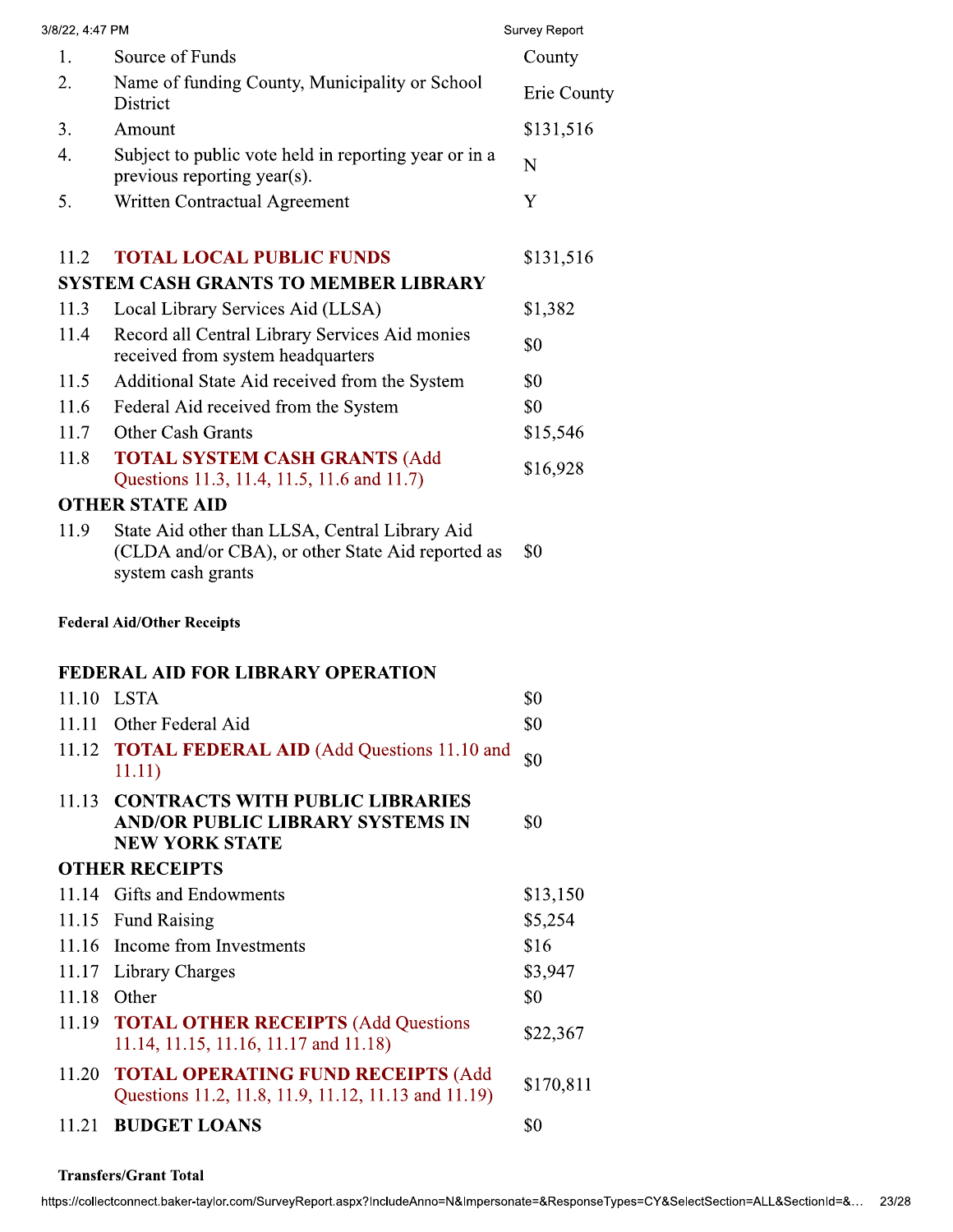## **TRANSFERS**

11.22 From Capital Fund (Same as Question 14.8) \$0 \$0 11.23 From Other Funds 11.24 TOTAL TRANSFERS (Add Questions 11.22 and \$0  $11.23)$ 11.25 BALANCE IN OPERATING FUND - Beginning Balance for Fiscal Year Ending 2021 (Same as \$40,626 Question 12.40 of previous year if fiscal year has not changed) 11.26 GRAND TOTAL RECEIPTS, BUDGET LOANS, **TRANSFERS AND BALANCE (Add Questions** \$211,437 11.20, 11.21, 11.24 and 11.25; Same as Question  $12.40)$ 

# **12. OPERATING FUND DISBURSEMENTS**

**Staff/Collection/Capital/Operation and Maintenance** 

Report financial data based on the fiscal reporting year reported in Part 1. ROUND TO THE NEAREST DOLLAR. Please click here to read general instructions before completing this section.

## **STAFF EXPENDITURES**

### **Salaries & Wages Paid from Library Funds**

| 12.1                                             | <b>Certified Librarians</b>                                                      | \$0       |  |
|--------------------------------------------------|----------------------------------------------------------------------------------|-----------|--|
| 12.2                                             | Other Staff                                                                      | \$85,246  |  |
| 12.3                                             | <b>Total Salaries &amp; Wages Expenditures (Add)</b><br>Questions 12.1 and 12.2) | \$85,246  |  |
| 12.4                                             | <b>Employee Benefits Expenditures</b>                                            | \$22,109  |  |
| 12.5                                             | <b>Total Staff Expenditures (Add Questions 12.3 and</b><br>12.4)                 | \$107,355 |  |
|                                                  | <b>COLLECTION EXPENDITURES</b>                                                   |           |  |
| 12.6                                             | <b>Print Materials Expenditures</b>                                              | \$8,010   |  |
| 12.7                                             | <b>Electronic Materials Expenditures</b>                                         | \$3,171   |  |
| 12.8                                             | <b>Other Materials Expenditures</b>                                              | \$6,415   |  |
| 12.9                                             | <b>Total Collection Expenditures (Add Questions 12.6,</b><br>12.7 and 12.8)      | \$17,596  |  |
| <b>CAPITAL EXPENDITURES FROM OPERATING FUNDS</b> |                                                                                  |           |  |
| 12.10                                            | From Local Public Funds (71PF)                                                   | \$0       |  |
|                                                  | 12.11 From Other Funds (71OF)                                                    | \$0       |  |
|                                                  | 12.12 Total Capital Expenditures (Add Questions 12.10<br>and 12.11)              | \$0       |  |

## **OPERATION AND MAINTENANCE OF BUILDINGS**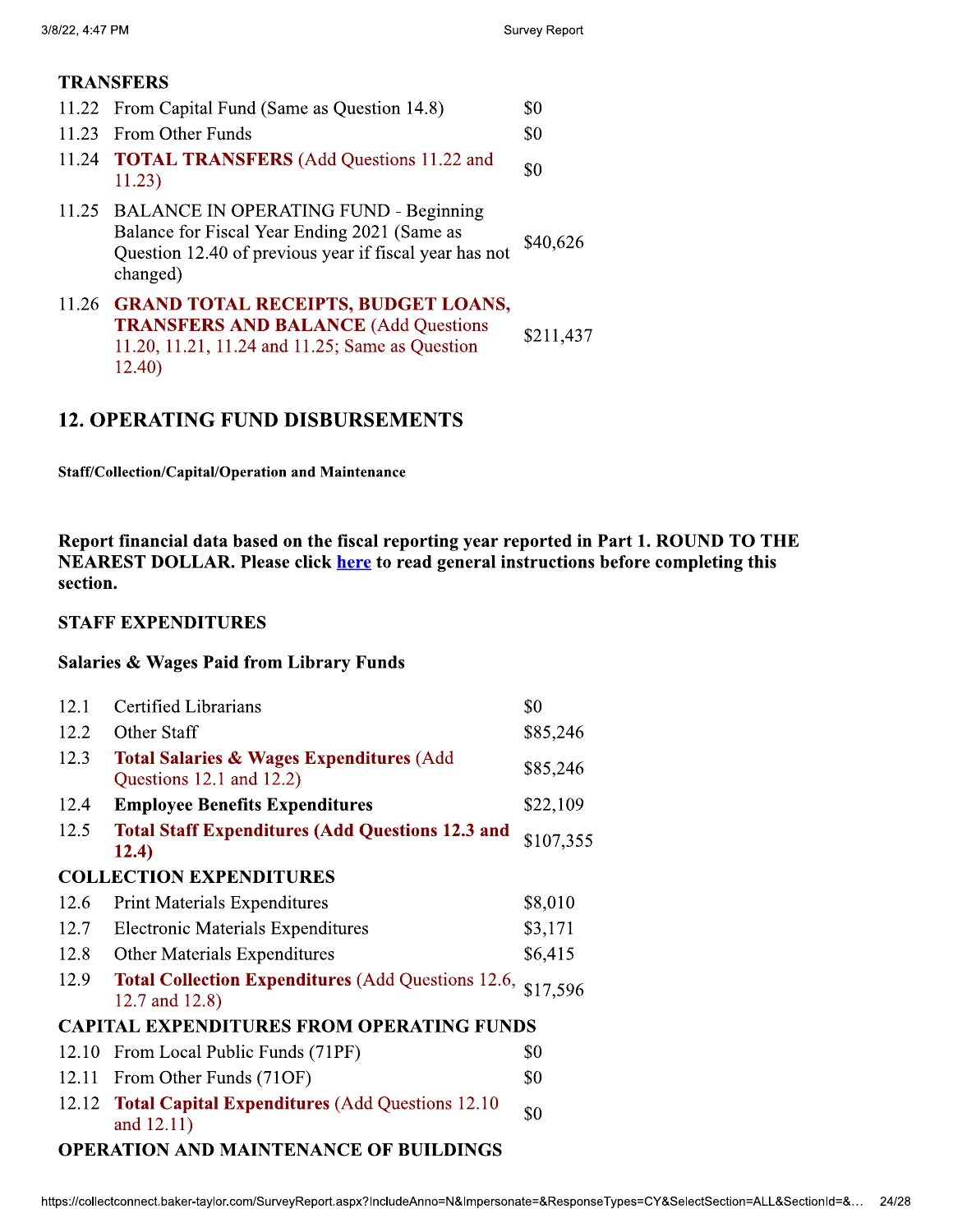| 3/8/22, 4:47 PM<br>Survey Report |                                                                                                                            |          |  |
|----------------------------------|----------------------------------------------------------------------------------------------------------------------------|----------|--|
|                                  | <b>Repairs to Building &amp; Building Equipment</b>                                                                        |          |  |
| 12.13                            | From Local Public Funds (72PF)                                                                                             | \$633    |  |
|                                  | 12.14 From Other Funds (72OF)                                                                                              | \$18,233 |  |
|                                  | 12.15 Total Repairs (Add Questions 12.13 and 12.14)                                                                        | \$18,866 |  |
| 12.16                            | Other Disbursements for Operation & Maintenance of<br><b>Buildings</b>                                                     | \$4,457  |  |
| 12.17                            | <b>Total Operation &amp; Maintenance of Buildings (Add</b><br>Questions 12.15 and 12.16)                                   | \$23,323 |  |
|                                  | <b>MISCELLANEOUS EXPENSES</b>                                                                                              |          |  |
|                                  | 12.18 Office and Library Supplies                                                                                          | \$1,047  |  |
| 12.19                            | Telecommunications                                                                                                         | \$970    |  |
|                                  | 12.20 Postage and Freight                                                                                                  | \$55     |  |
| 12.21                            | Professional & Consultant Fees                                                                                             | \$0      |  |
|                                  | 12.22 Equipment                                                                                                            | \$1,043  |  |
| 12.23                            | <b>Other Miscellaneous</b>                                                                                                 | \$16,539 |  |
|                                  | 12.24 Total Miscellaneous Expenses (Add Questions<br>12.18, 12.19, 12.20, 12.21, 12.22 and 12.23)                          | \$19,654 |  |
|                                  | <b>Contracts/Debt Service/Transfers/Grand Total</b>                                                                        |          |  |
| 12.25                            | <b>CONTRACTS WITH PUBLIC LIBRARIES</b><br><b>AND/OR PUBLIC LIBRARY SYSTEMS IN</b><br><b>NEW YORK STATE</b>                 | \$0      |  |
|                                  | <b>DEBT SERVICE</b>                                                                                                        |          |  |
|                                  | <b>Capital Purposes Loans (Principal and Interest)</b>                                                                     |          |  |
|                                  | 12.26 From Local Public Funds (73PF)                                                                                       | \$0      |  |
|                                  | 12.27 From Other Funds (73OF)                                                                                              | \$0      |  |
|                                  | 12.28 Total (Add Questions 12.26 and 12.27)                                                                                | \$0      |  |
| Other Loans                      |                                                                                                                            |          |  |
| 12.29                            | Budget Loans (Principal and Interest)                                                                                      | \$0      |  |
| 12.30                            | <b>Short-Term Loans</b>                                                                                                    | \$0      |  |
| 12.31                            | <b>Total Debt Service</b> (Add Questions 12.28, 12.29 and<br>12.30)                                                        | \$0      |  |
| 12.32                            | <b>TOTAL OPERATING FUND DISBURSEMENTS</b><br>(Add Questions 12.5, 12.9, 12.12, 12.17, 12.24, 12.25 \$167,928<br>and 12.31) |          |  |
| <b>TRANSFERS</b>                 |                                                                                                                            |          |  |
|                                  | <b>Transfers to Capital Fund</b>                                                                                           |          |  |
| 12.33                            | From Local Public Funds (76PF)                                                                                             | \$0      |  |
| 12.34                            | From Other Funds (76OF)                                                                                                    | \$0      |  |
| 12.35                            | <b>Total Transfers to Capital Fund (Add Questions</b><br>12.33 and 12.34; same as Question 13.8)                           | \$0      |  |
| 12.36                            | <b>Transfer to Other Funds</b>                                                                                             | \$1,235  |  |
| 12.37                            | <b>TOTAL TRANSFERS</b> (Add Questions 12.35 and<br>12.36)                                                                  | \$1,235  |  |
|                                  | https://collectconnect.baker.taylor.com/SurveyPopert.aspx2lpcludeAnne=N&Impersenate=&PespenseAv                            |          |  |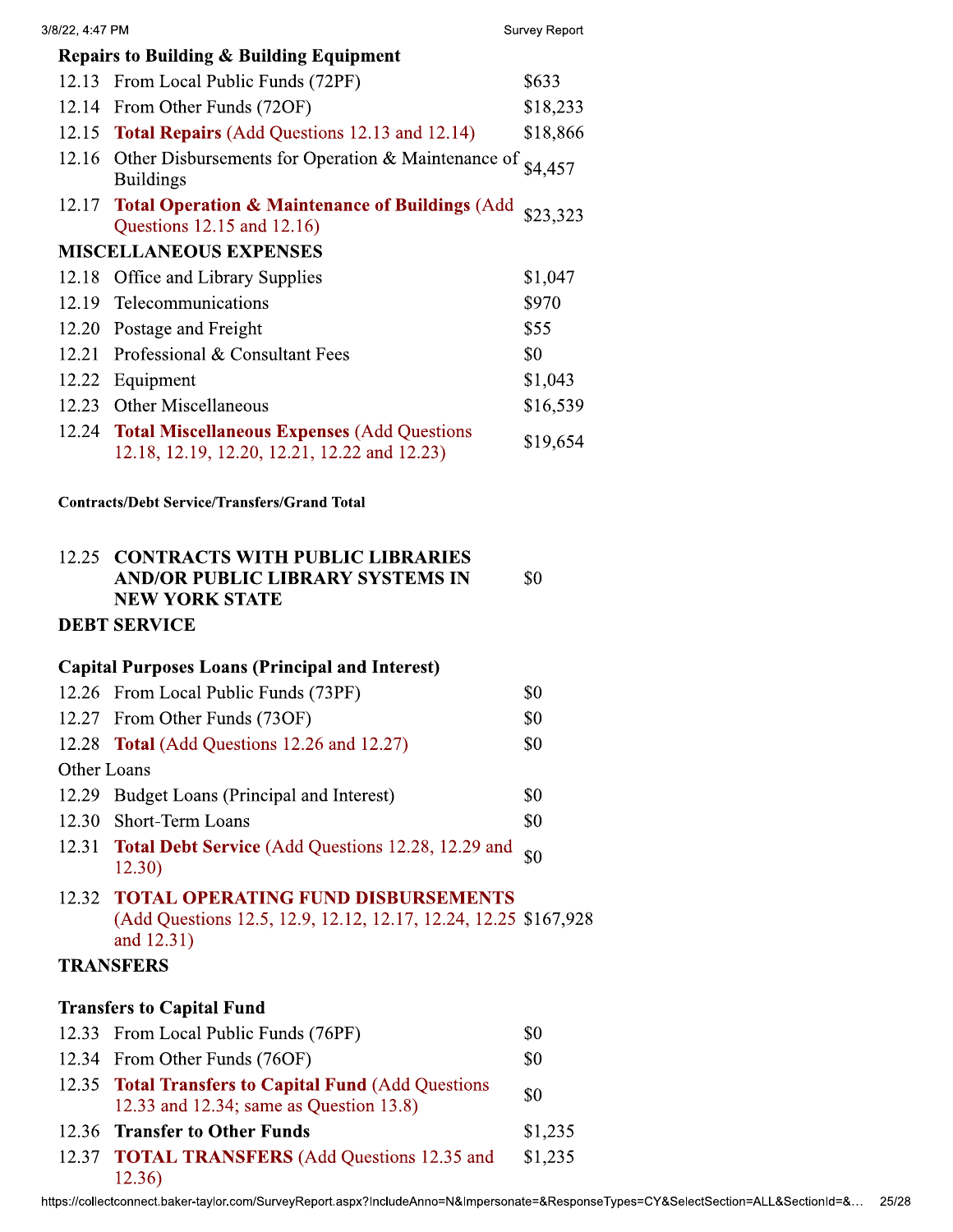| 12.38 | <b>TOTAL DISBURSEMENTS AND TRANSFERS</b><br>(Add Questions 12.32 and 12.37)                                                                                                                                                                                      | \$169,163    |
|-------|------------------------------------------------------------------------------------------------------------------------------------------------------------------------------------------------------------------------------------------------------------------|--------------|
| 12.39 | <b>BALANCE IN OPERATING FUND - Ending</b><br>Balance for the Fiscal Year Ending 2021                                                                                                                                                                             | \$42,274     |
| 12.40 | <b>GRAND TOTAL DISBURSEMENTS,</b><br><b>TRANSFERS &amp; BALANCE</b> (Add Questions 12.38<br>and 12.39; same as Question $11.26$ )                                                                                                                                | \$211,437    |
|       | <b>ASSURANCE</b>                                                                                                                                                                                                                                                 |              |
| 12.41 | The Library operated in accordance with all<br>provisions of Education Law and the Regulations of<br>the Commissioner, and assures that the "Annual"<br>Report" was reviewed and accepted by the Library<br>Board on (date - mm/dd/yyyy).<br><b>FISCAL AUDIT</b> | 04/05/2022   |
|       |                                                                                                                                                                                                                                                                  |              |
|       | 12.42 Last audit performed (mm/dd/yyyy)                                                                                                                                                                                                                          | 05/20/1977   |
| 12.43 | Time period covered by this audit (mm/dd/yyyy) -<br>(mm/dd/yyyy)                                                                                                                                                                                                 | N/A          |
|       | 12.44 Indicate type of audit (select one):                                                                                                                                                                                                                       | <b>State</b> |
|       | <b>CAPITAL FUND</b>                                                                                                                                                                                                                                              |              |
|       | 12.45 Does the library have a Capital Fund? Enter Y for<br>$V_{\alpha}$ N for No If No stop here If $V_{\alpha}$ complete the N                                                                                                                                  |              |

| 12.42 Last audit performed (mm/dd/yyyy)                                                                                                  | 05/20/197 |
|------------------------------------------------------------------------------------------------------------------------------------------|-----------|
| 12.43 Time period covered by this audit $\frac{mm}{dd/yyy}$ -<br>(mm/dd/yyyy)                                                            | N/A       |
| 12.44 Indicate type of audit (select one):                                                                                               | State     |
| <b>CAPITAL FUND</b>                                                                                                                      |           |
| 12.45 Does the library have a Capital Fund? Enter Y for<br>Yes, N for No. If No, stop here. If Yes, complete the<br>Capital Fund Report. | N         |

# **13. CAPITAL FUND RECEIPTS**

Report financial data based on the fiscal year reported in Part 1. ROUND TO THE NEAREST DOLLAR. Please click here to read general instructions before completing this section.

## **REVENUES FROM LOCAL SOURCES**

| 13.1                                    | <b>Revenues from Local Government Sources</b>                             | \$0 |  |
|-----------------------------------------|---------------------------------------------------------------------------|-----|--|
| 13.2                                    | All Other Revenues from Local Sources                                     | \$0 |  |
| 13.3                                    | <b>Total Revenues from Local Sources (Add Questions</b><br>13.1 and 13.2) | \$0 |  |
|                                         | <b>STATE AID FOR CAPITAL PROJECTS</b>                                     |     |  |
| 13.4                                    | <b>State Aid Received for Construction</b>                                | \$0 |  |
| 13.5                                    | Other State Aid                                                           | \$0 |  |
| 13.6                                    | <b>Total State Aid</b> (Add Questions 13.4 and 13.5)                      | \$0 |  |
| <b>FEDERAL AID FOR CAPITAL PROJECTS</b> |                                                                           |     |  |
| 13.7                                    | <b>TOTAL FEDERAL AID</b>                                                  | \$0 |  |
| <b>INTERFUND REVENUE</b>                |                                                                           |     |  |
| 13.8                                    | <b>Transfer from Operating Fund (Same as Question</b><br>12.35)           | \$0 |  |
| 13.9                                    | <b>TOTAL REVENUES</b> (Add Questions 13.3, 13.6,<br>13.7 and 13.8)        | \$0 |  |
| 13.10                                   | <b>NON-REVENUE RECEIPTS</b>                                               | \$0 |  |
| 13.11                                   | <b>TOTAL CASH RECEIPTS (Add Questions 13.9)</b><br>and 13.10)             | \$0 |  |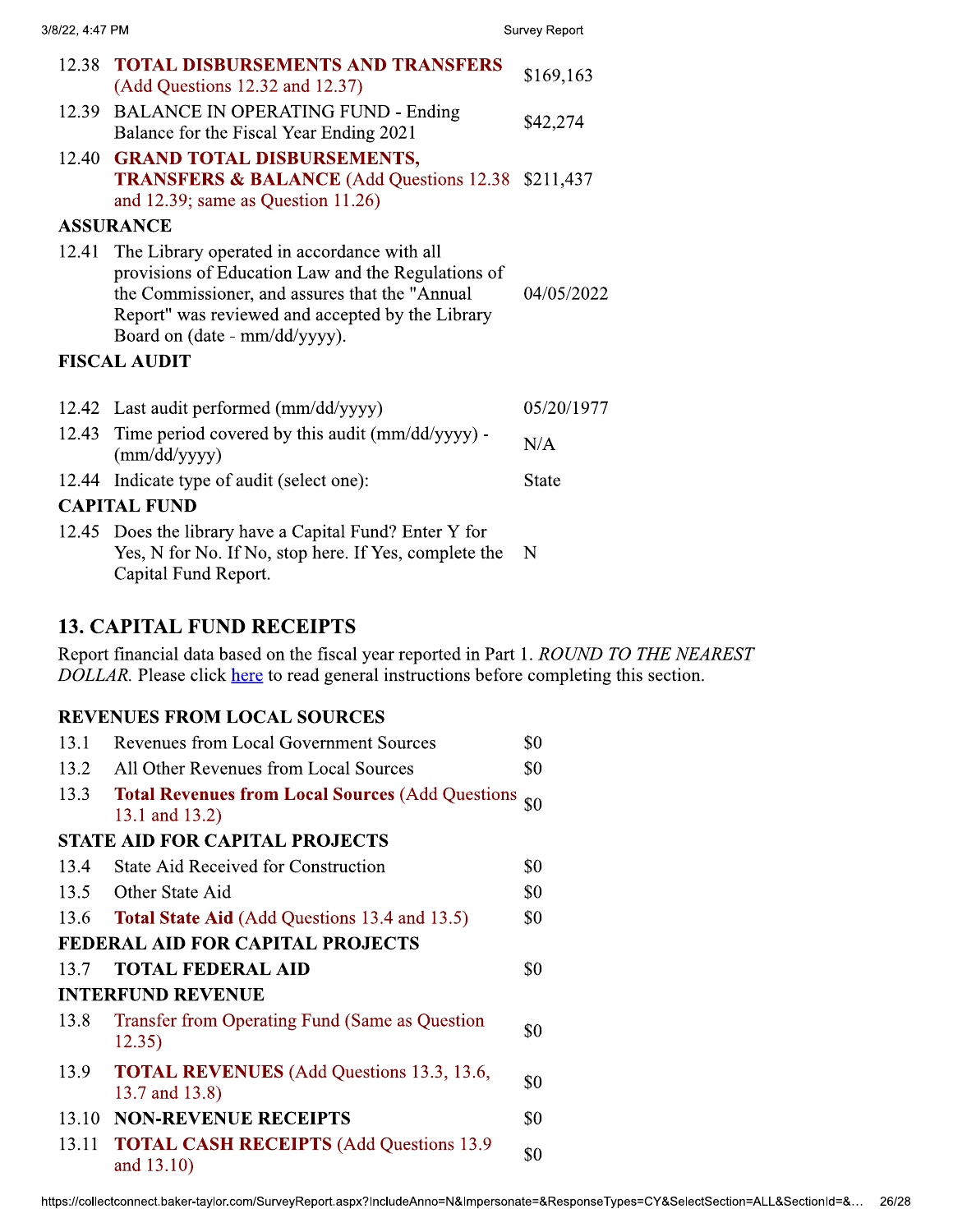- 13.12 BALANCE IN CAPITAL FUND Beginning Balance for Fiscal Year Ending 2021 (Same as Question 14.11 of previous year, if fiscal year has not BALANCE IN CAPITAL FUND - Beginning<br>Balance for Fiscal Year Ending 2021 (Same as<br>Question 14.11 of previous year, if fiscal year has not<br>changed)
- 13.13 **TOTAL CASH RECEIPTS AND BALANCE**(Add<br>
Ouestions 13.11 and 13.12: same as Ouestion 14.12) **TOTAL CASH RECEIPTS AND BALANCE**(Add  $_{50}$ <br>Questions 13.11 and 13.12; same as Question 14.12)

## 14. CAPITAL FUND DISBURSEMENTS

Report financial data based on the fiscal reporting year reported in Part 1. ROUND TO THE NEAREST DOLLAR. Please click here to read general instructions before completing this section.

### PROJECT EXPENDITURES

| 14.1  | Construction                                                                                                        | \$0 |
|-------|---------------------------------------------------------------------------------------------------------------------|-----|
| 14.2  | Incidental Construction                                                                                             | \$0 |
|       | <b>Other Disbursements</b>                                                                                          |     |
| 14.3  | Purchase of Buildings                                                                                               | \$0 |
| 14.4  | Interest                                                                                                            | \$0 |
| 14.5  | <b>Collection Expenditures</b>                                                                                      | \$0 |
| 14.6  | Total Other Disbursements (Add Questions 14.3, 14.4<br>and 14.5)                                                    | \$0 |
| 14.7  | <b>TOTAL PROJECT EXPENDITURES (Add</b><br>Questions 14.1, 14.2 and 14.6)                                            | \$0 |
| 14.8  | <b>TRANSFER TO OPERATING FUND (Same as</b><br>Question 11.22)                                                       | \$0 |
| 14.9  | <b>NON-PROJECT EXPENDITURES</b>                                                                                     | \$0 |
| 14.10 | <b>TOTAL CASH DISBURSEMENTS AND</b><br><b>TRANSFERS</b> (Add Questions 14.7, 14.8 and 14.9)                         | \$0 |
| 14.11 | <b>BALANCE IN CAPITAL FUND - Ending Balance</b><br>for the Fiscal Year Ending 2021                                  | \$0 |
| 14.12 | <b>TOTAL CASH DISBURSEMENTS AND</b><br><b>BALANCE</b> (Add Questions 14.10 and 14.11; same<br>as Question $13.13$ ) | \$0 |

# 15. CENTRAL LIBRARIES

PART 15 EXISTS FOR THE CENTRAL/CO-CENTRAL LIBRARIES ONLY. PLEASE PROCEED TO SECTION 16. FEDERAL TOTALS AND CONTINUE ON WITH YOUR **SURVEY** 

# 16. FEDERAL TOTALS

All questions in Part 16 are calculated, locked fields.

*Note:* See instructions for definitions and calculations of each of these Federal Totals.

| 16.1 | <b>Total ALA-MLS</b>        | 0.00                                                                                                                                          |  |
|------|-----------------------------|-----------------------------------------------------------------------------------------------------------------------------------------------|--|
| 16.2 | <b>Total Librarians</b>     | 0.80                                                                                                                                          |  |
| 16.3 | All Other Paid Staff        | 1.62                                                                                                                                          |  |
| 16.4 | <b>Total Paid Employees</b> | 2.42                                                                                                                                          |  |
|      |                             | https://collectconnect.baker-taylor.com/SurveyReport.aspx?IncludeAnno=N&Impersonate=&ResponseTypes=CY&SelectSection=ALL&SectionId=&…<br>27/28 |  |
|      |                             |                                                                                                                                               |  |
|      |                             |                                                                                                                                               |  |
|      |                             |                                                                                                                                               |  |
|      |                             |                                                                                                                                               |  |
|      |                             |                                                                                                                                               |  |